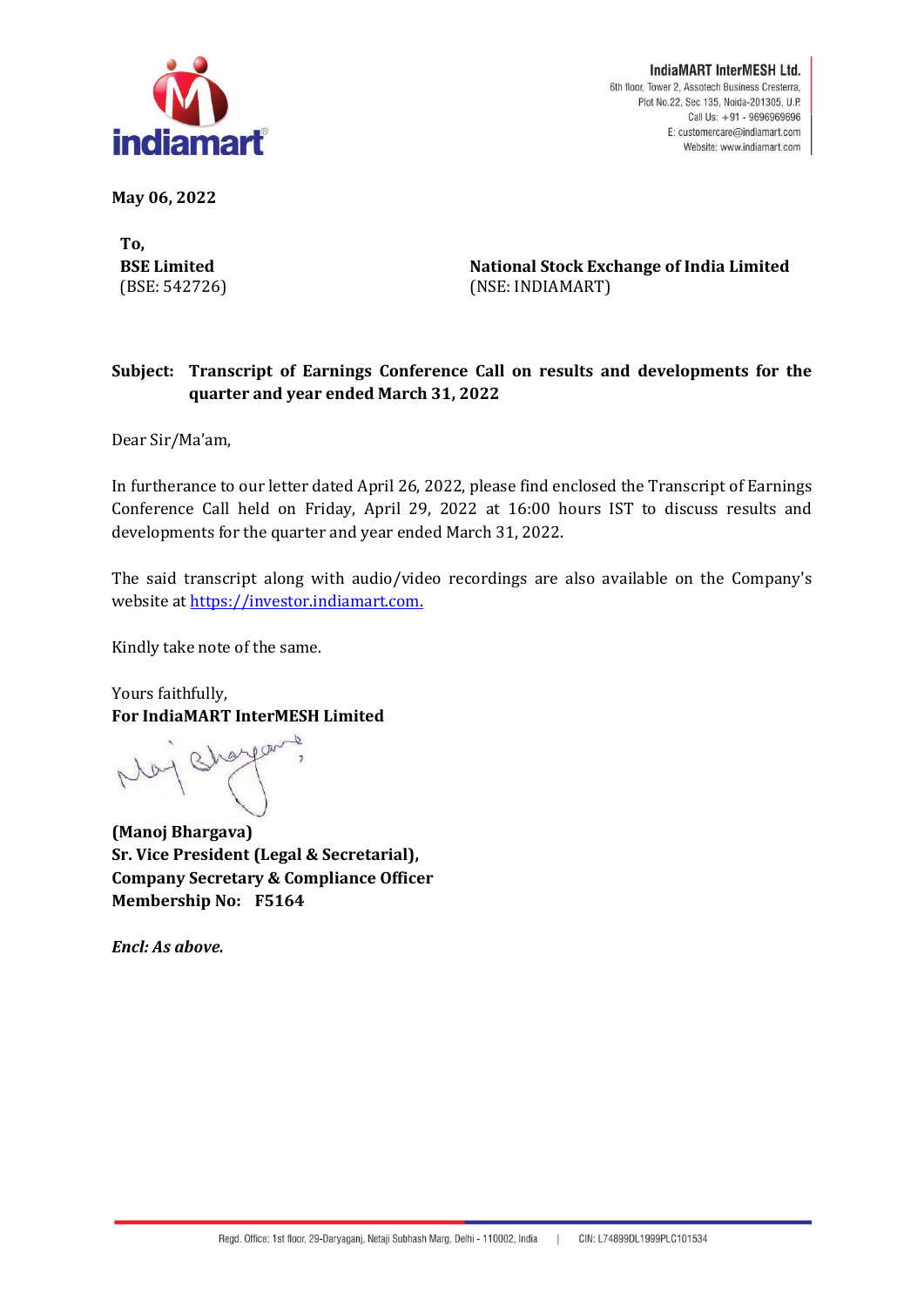

## Webinar Transcript

## **Event:** IndiaMART Q4 FY2022 Earnings Webinar

Event Date/Time: April 29, 2022 at 16:00 hrs.

**CORPORATE PARTICIPANTS:**

**Mr. Dinesh Chandra Agarwal** – Managing Director and Chief Executive Officer **Mr. Brijesh Kumar Agrawal –** Whole - Time Director **Mr. Prateek Chandra –** Chief Financial Officer **Mr. Kushal Maheshwari –** Head of Treasury and Investor Relations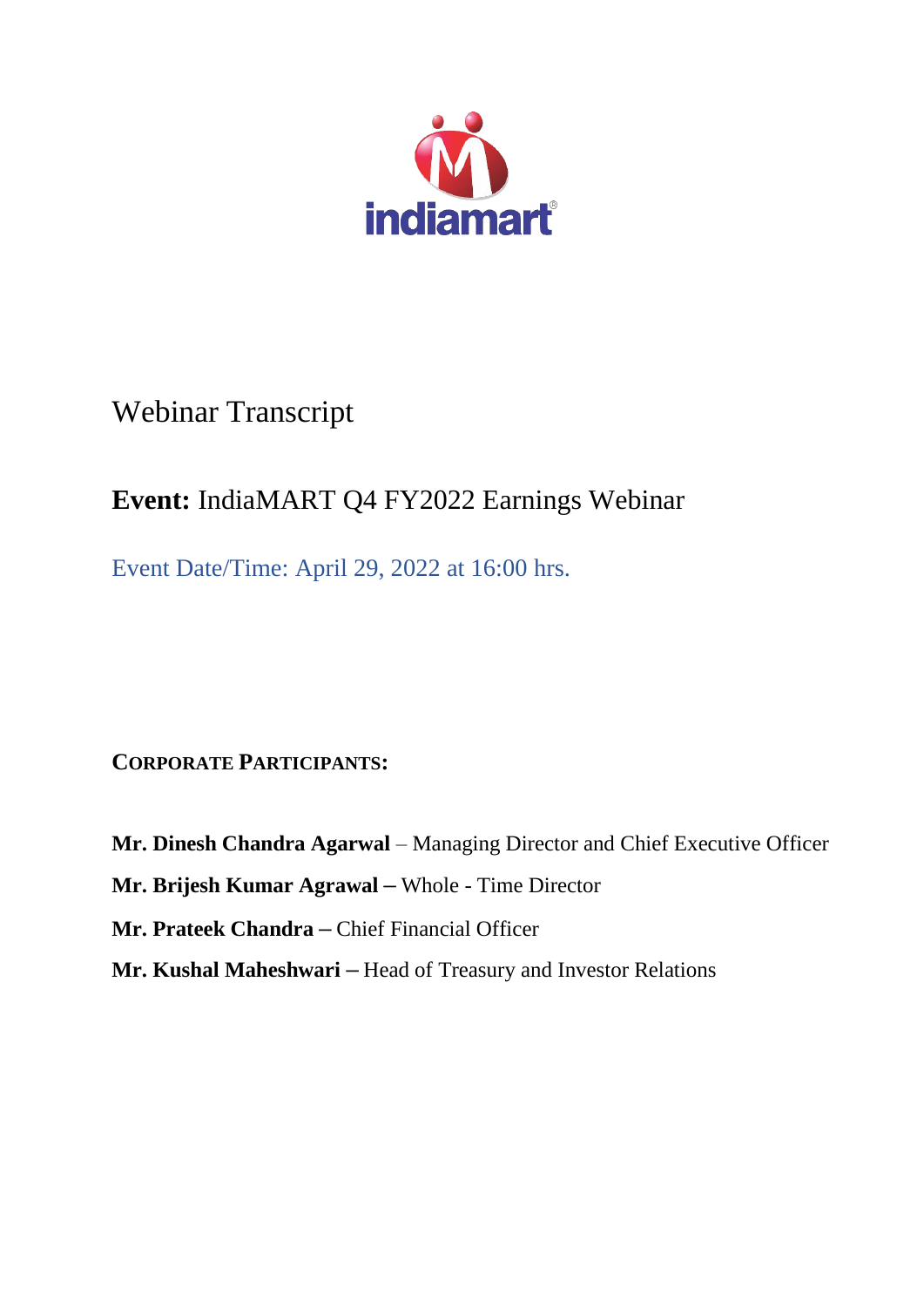

| Ravi Gothwal:   | Good evening, Ladies and Gentlemen. I'm Ravi Gothwal from<br>Churchgate partners and on behalf of IndiaMART InterMESH<br>Limited, I would like to welcome you all to the company's Q4<br>FY22 Earnings Webinar. As a reminder, all participant line<br>will be in the listen only mode, and there will be an opportunity<br>for you to ask question once the presentation concludes.<br>Joining us today from the management side we have Mr.<br>Dinesh Agarwal, Managing Director and Chief Executive<br>Officer, Mr. Brijesh Agarwal, Wholetime Director, Mr.<br>Prateek Chandra, Chief Financial Officer, and Mr. Kushal<br>Maheshwari, Head of Treasury and Investor Relations.                                                                                                  |
|-----------------|--------------------------------------------------------------------------------------------------------------------------------------------------------------------------------------------------------------------------------------------------------------------------------------------------------------------------------------------------------------------------------------------------------------------------------------------------------------------------------------------------------------------------------------------------------------------------------------------------------------------------------------------------------------------------------------------------------------------------------------------------------------------------------------|
|                 | Before we begin, I would like to remind you that some of the<br>statements made in today's webinar may be forward looking in<br>nature and may involve risk and uncertainties. Kindly refer to<br>slide number three of the Earnings presentation for the detailed<br>disclaimer. Now, I would like to hand over the call to Mr.<br>Dinesh Agarwal for his opening remarks. Thank you, and over<br>to you sir.                                                                                                                                                                                                                                                                                                                                                                       |
| Dinesh Agarwal: | Good evening, everybody and welcome to IndiaMART's Q4<br>FY2022 Earnings Webinar. I hope you and your loved ones are<br>staying safe and healthy. We have already circulated our<br>Earnings presentation, which is available on our website as<br>well as the website of the Stock Exchanges. I'm sure you would<br>have gone through the presentation, and I would be happy to<br>take any questions afterwards.                                                                                                                                                                                                                                                                                                                                                                   |
|                 | I'm pleased to report that the Collections from customer for this<br>year grew to Rs 934 crore in FY22 a growth of 31% year on<br>year basis, Deferred revenue has also registered a growth of<br>about 25% to Rs 907 crores as on 31st, March 2022, Cash flow<br>from operations for last year was Rs 402 crores with 25%<br>growth over last year. Consolidated revenue from operations<br>of Rs 201 crores for the fourth quarter and Rs 753 crores for<br>the full year representing a year-on-year growth of 12% and<br>13% respectively.                                                                                                                                                                                                                                       |
|                 | We also witnessed our highest ever Net customer addition in<br>the last quarter, while doing net customer addition of 13,000<br>paying subscribers at the end of March 2022. Our total count<br>of paying subscribers is 169,000. A Supportive demand<br>environment, recovery of lost customers growth in the number<br>of channel sales partners and people in sales and service teams<br>have helped us achieve this milestone, we are seeing a good<br>growth momentum as we continue making investments behind<br>growth and strengthening our product sales and customer<br>service teams. The coming year will be the year of investment<br>for us as we expect to add $8,000$ to $9,000$ net paying customers<br>every quarter. At the beginning of the COVID 19 pandemic we |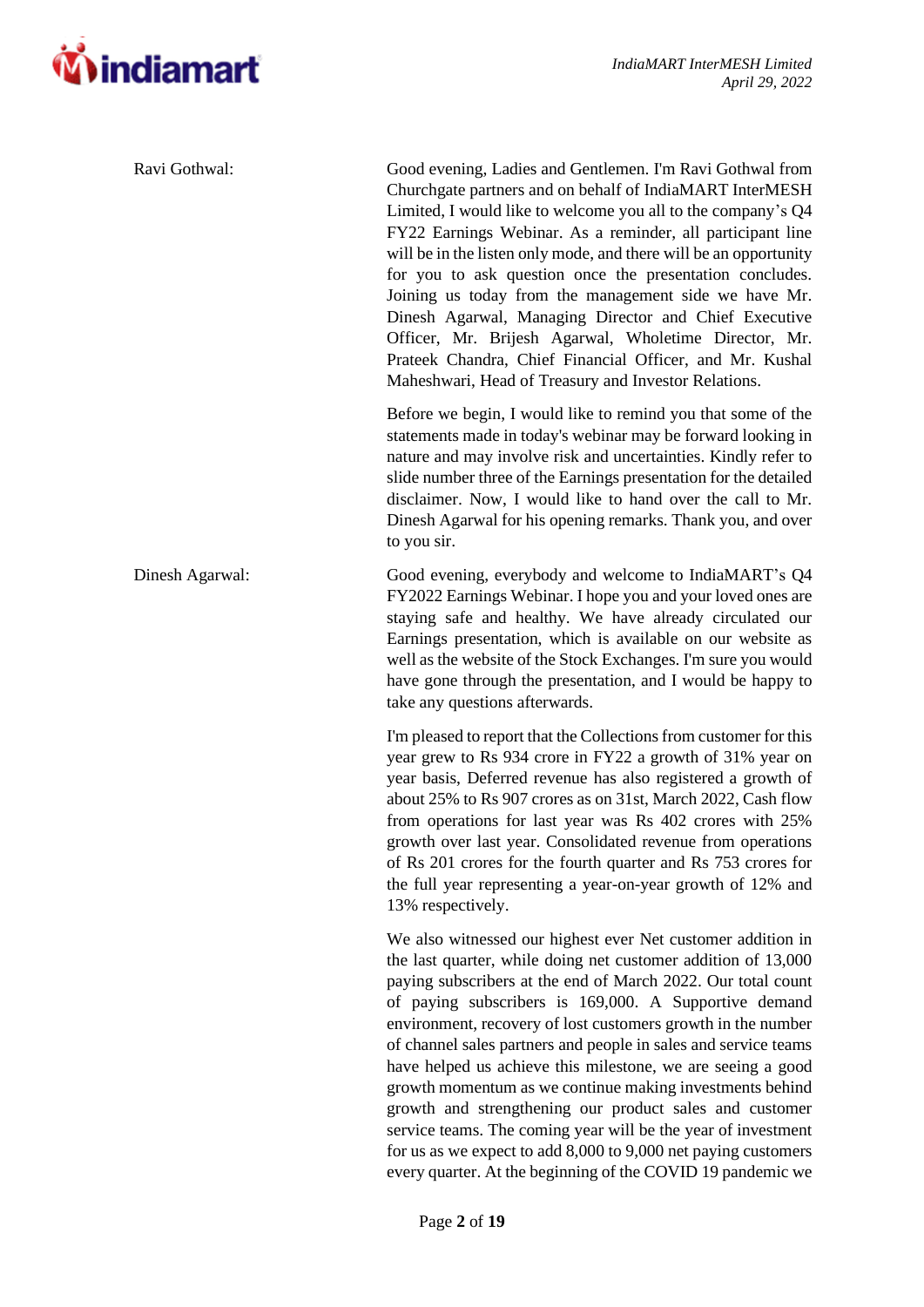

communicated that the margins will be elevated for the next few quarters due to cost control measures implemented by the company in FY21. Now with the business volumes recovering a portion of the cost have come back and we are doubling down on the growth momentum which we are witnessing post COVID. We have significantly expanded our sales and service team in Q4 FY22 alone. Our employee headcount has increased by 15% on sequential basis. Consequently, the expenses have increased in the similar trend. As I told you earlier, there has been an increase in the salaries across the board in the last six nine months as can be seen in the industry and elsewhere. Unique business inquiries for the quarter stood at 23 million with our 90 day repeat buyers standing at about approximately 55%.

In the last quarter, we have announced the following investments, Rs 104 crores for 26% stake in Industry buying.com, an ecommerce platform for industrial and business supplies, this is operated by IB Monotaro of Japan who is a leader into the MRO goods ecommerce for the last 20 years in Japan. Rs 91 crores for 16.5% stake in FleetX, a freight and fleet management software as a service which is used by corporates as well as fleet owners. Rs 46 crores for 51% in Live keeping, this has been announced and under the due diligence for the completion. Platform providing an add on service to the existing on-premises accounting software such as tally. Rs 17 crores for 10% stake in Zimyo, it's a SaaS based HR management software for small and medium new age companies. Rs 14 crores for 26% stake in Realbooks, which is again a cloud based multi-location accounting software mostly used by multi branch multi location real time accounting. For the sake of our new participants two transactions that were announced in the last-to-last quarter are completed during this quarter. One, we have participated in series B investment round for our associate company simply VYAPAR and currently now hold 27% stake post the transaction. I am happy to announce that we have completed the 100% acquisition of BUSY Infotech accounting software company, which was completed on 6th of April 2022. All these investments are focused towards building a comprehensive ecosystem for enabling businesses and helping them doing business easier. So far, we have invested close to Rs 1,000 crore in aggregate in all these companies. Before I could conclude, I would like to say that we are very happy to close the financial year with good growth on all important metrics and we are optimistic about the next year and improving macroeconomic environment, increasing adoption of Internet by businesses and our strengthening value proposition will support the growth momentum at the IndiaMART.com. Now I would like to hand over the call to Brijesh to discuss about our investments, particularly in the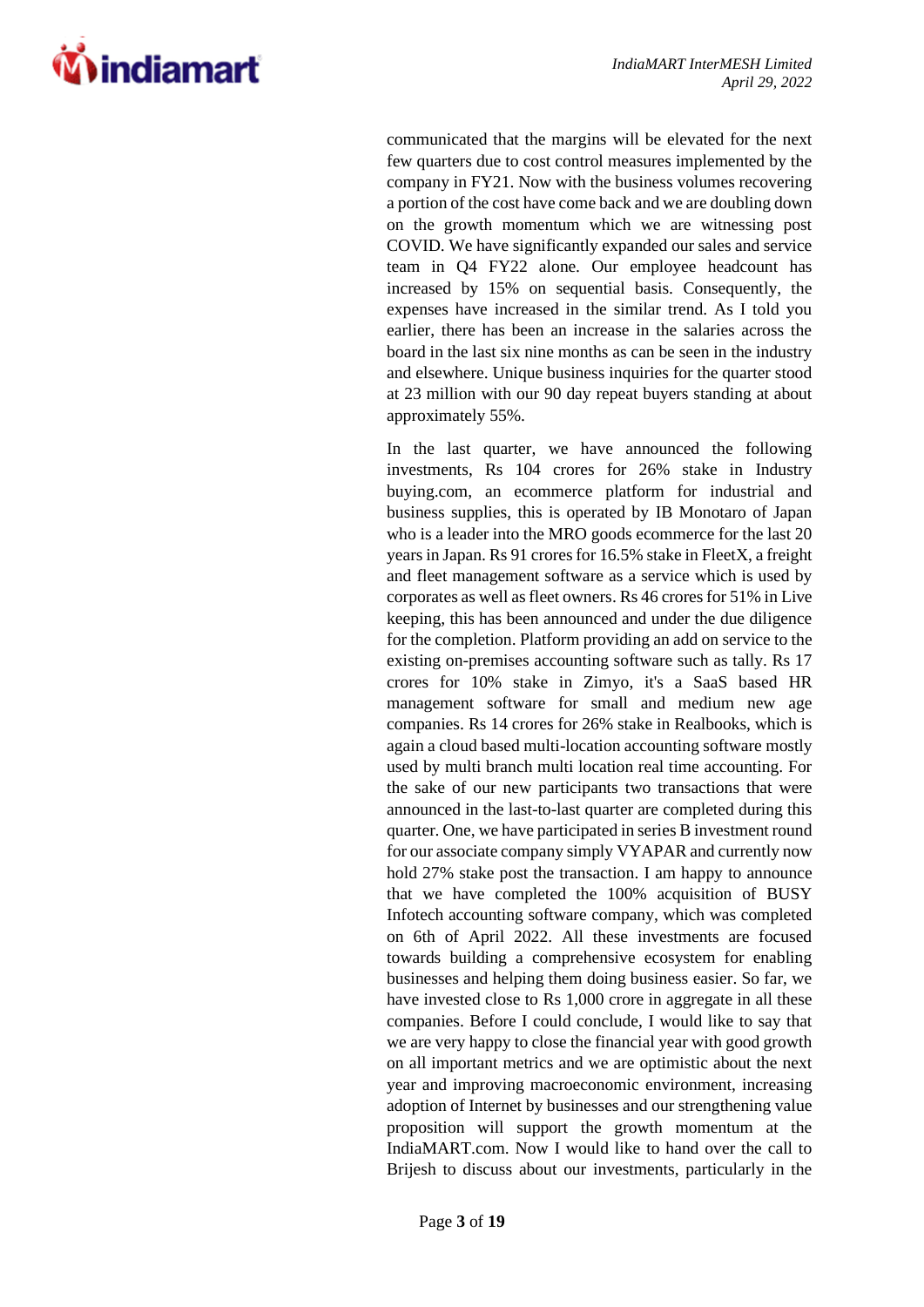

accounting space with updates on Busy Infotech. Thank you and over to you Brijesh.

Brijesh: Thank you. Good afternoon, everyone. As we had shared during the last call accounting space is a key strategic priority for IndiaMART. It is a priority because it is also key in realising our vision of make doing business easy for businesses. Now apart from our investment in VYAPAR, we were able to complete two other investments which were in process. One is of BUSY and the second one of Realbooks, both done on 6th of April 22. We are in the process of closing the Live keeping transaction, which should happen sometime in May month itself. Now with these four investments in place, we have a portfolio of products that appeals to the entire wide spectrum of businesses from micro sized businesses to the large size businesses put together. Regarding Busy specifically, the business did a collection of roughly about Rs 45 crores and they did generate cash from operations of roughly about Rs 10 crores, both of which essentially showing a growth of about 10% from what was done in the last financial year. Now post the closure of this or completion of this transaction, we are actively managing the business. We also now have a new head of finance, who's joined the team and helping us build the business. Our principal focus for this year is BUSY, essentially to ensure a smooth transition, because obviously there's a change in the management team there. The three key priority areas that we've picked up for us, one would be to double the growth in the top line and also grow the new customer acquisition base for the company and then further strengthen the team and that each that BUSY currently has, so that this entire growth can be realised. Now while we invest behind this, right, we are looking at, you know, continuing to build the Busy brand and make it far stronger. During this entire year, obviously, we would have better visibility on the integrities of the business. And we should also be able to go ahead and build a view on the timelines for these activities, which are required to cross leverage the strengths of both BUSY as well as IndiaMART. As far as real books and live keeping are concerned, we will continue with our existing strategy on you know, the investments where we have minority stake in the businesses, we will help the founders continue to scale the business. And then over the period of time, we would explore what are the deeper collaboration opportunities that are available to us. So, this is the update on the accounting and busy specifically, I'll hand over the call now to Prateek to discuss the financial performance in detail. Thank you, you can take.

Prateek: Thank you Brijesh and Good evening, everyone. I will take you through the financial performance for the quarter and fiscal year ending March 2022. Consolidated Revenue from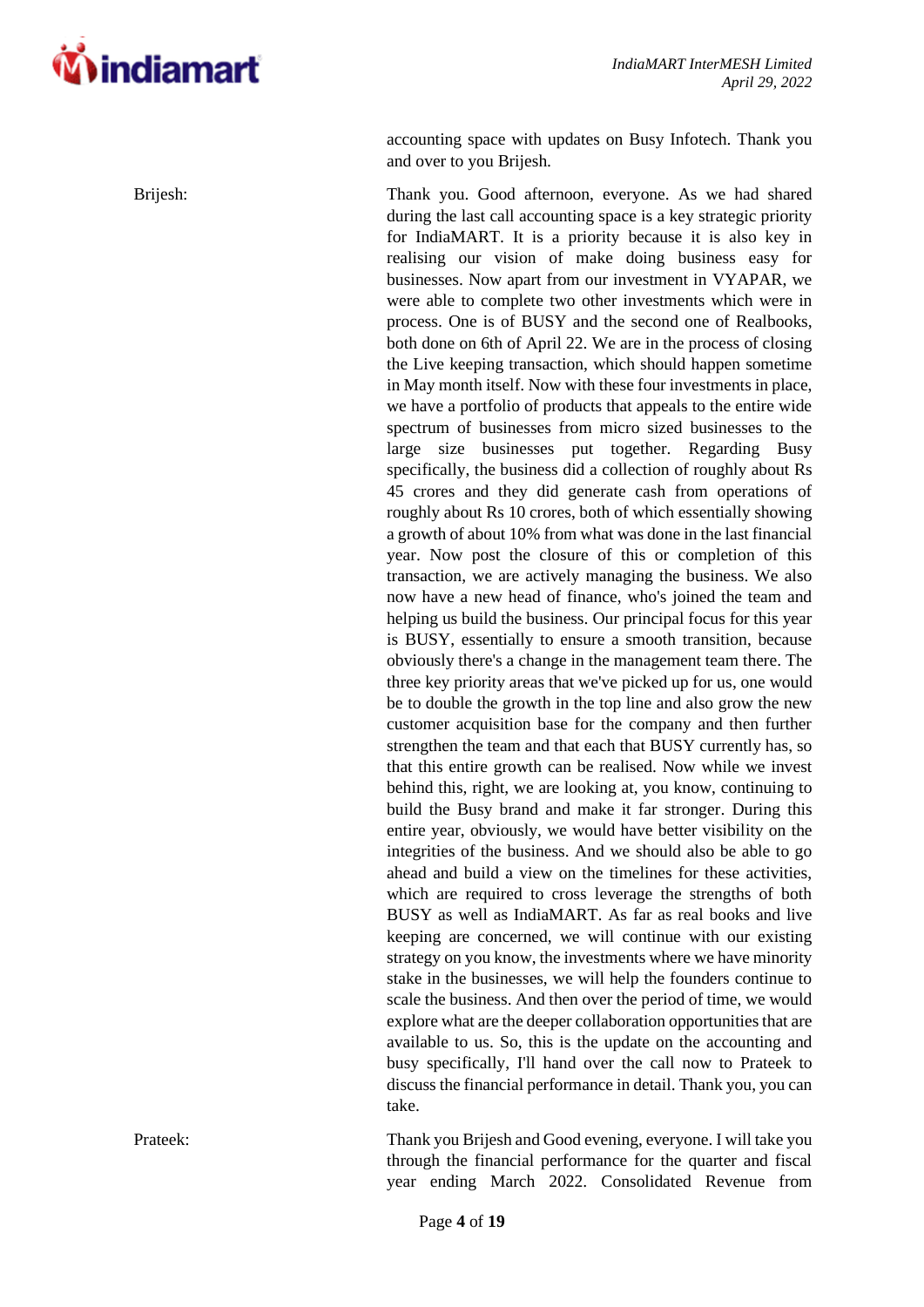**Vindiamart** 

operations for Rs 201 crores in the fourth quarter, a growth of 12% year on year, driven primarily by increase in paying subscribers and marginal improvements in ARPU. Consolidated EBITDA was Rs 57 crores representing a margin of 28%. As we communicated earlier, margins during the last year were high due to low business volumes and related cost savings that were temporary in nature. Now with business volumes recovering and our focus on investing behind growth, we have significantly expanded our sales as well as customer services team that is responsible for the renewals and the upsells of existing customers. As you would have seen, our employee headcount is increased by 487 people in this quarter. Further Outsourced Sales cost has also increased by Rs 12 crores as compared to the last quarter, in line with growth in paying subscribers. All these costs are recurring in nature. Therefore, we expect our margins to remain subdued as we continue to make investments for the growth ahead. Net profit for the quarter was released Rs 57 crores with a margin of 25% and Cash generated from operations during the quarter was Rs 158 Crores. On a full year basis, Consolidated Revenue from Operations was Rs 753 crores with EBITDA of Rs 308 crores representing a margin of 41%, Net profit for the year was Rs 298 crores with a margin of 34%, Cash Flow from Operations during the year was Rs 402 crores. As of March 31, 2022, Cash and Investment balance stood at Rs 2,419 crores, subsequent to the balance sheet date we have concluded our acquisition of BUSY for which consideration of Rs 500 crores has been discharged. Therefore, as of now, our effective cash balance will be approximately Rs 2,000 crores. In line with our policy of distributing return to the shareholders, we have proposed share buyback at a price of Rs 6,250 per share, for amounts not exceeding Rs 100 crores and further a final dividend of Rs 2 per share has been recommended, for approval from the shareholders. Thank you very much. We are now ready to take any questions.

Ravi Gothwal: Thank you Prateek. We will now begin the Q&A session. Please allow camera and microphone access if you wish to ask a question and use the raise hand option available on your screen. Please restrict to two questions so that we may be able to address questions from all the participants. We will wait for a couple of seconds while the question queue assembles.

> So, first question is from the line of Pranav Kshatriya from Edelweiss. Pranav, please go ahead.

Pranav Kshatriya: Yeah, thanks for the opportunity. My first question is regarding the 8,000 to 9,000 paying customer addition what you talked about. Should we expect, you know, this higher subscriber addition to have any implications on the ARPU, you know, that it shouldn't dilute because, you know, the subscriber addition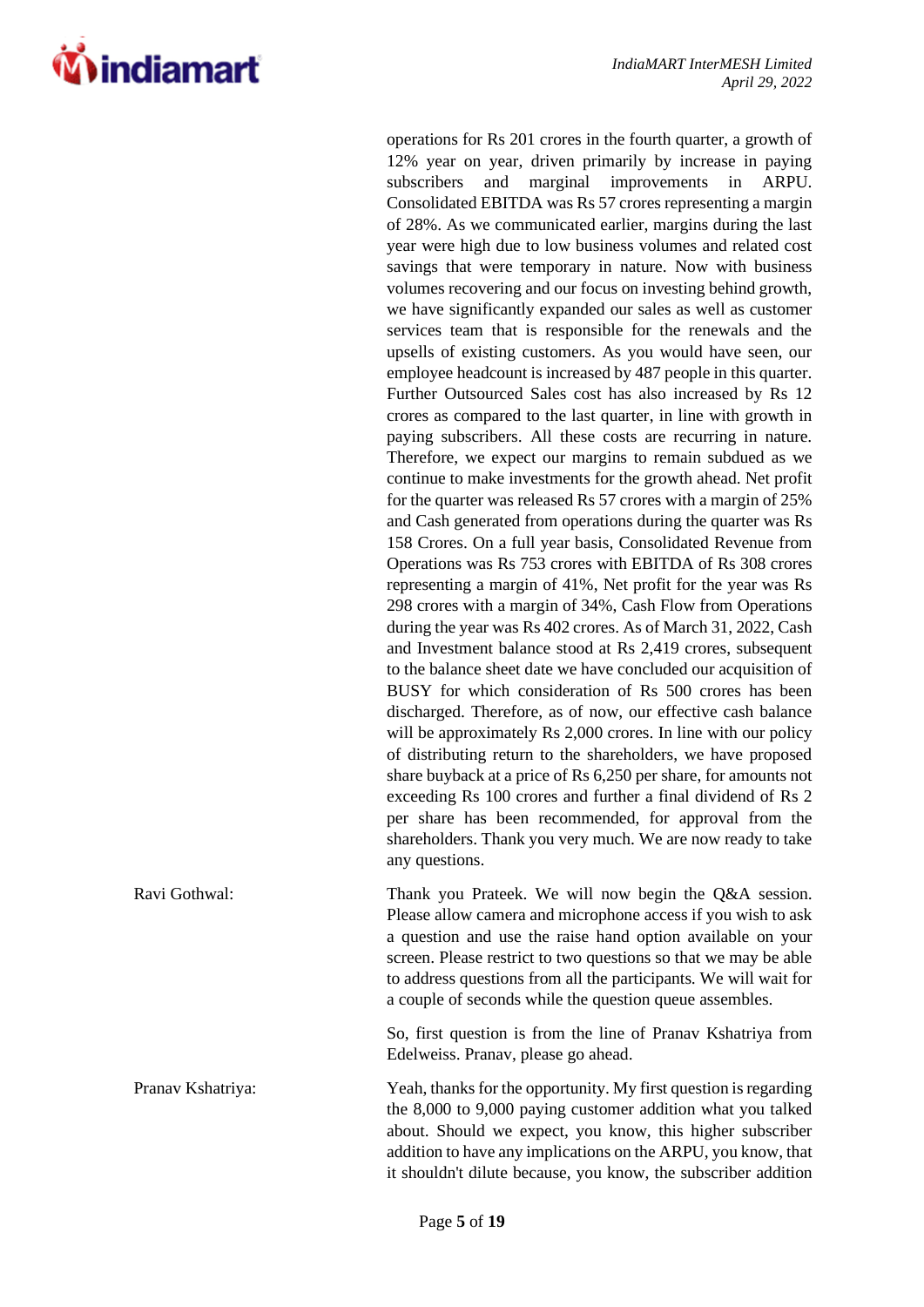

is going to be primarily at the lower end. My second question is can you provide a little bit more colour on the cost side, Q4 tend to have the highest cost in the quarter and typically in Q1, one sees the cost, you know, sort of going down, for example, our Q4FY19, the cost was Rs 117 crore in Q1 came down to Rs 110 crore. So, should we expect the costs for the next quarter to be down? Because, you know, the variable notes will not be there in that quarter? And if you can quantify, that will be useful. And basically, the last quarter we were talking about roughly Rs 470 crores plus around 15 to 20 percent cost escalation on that sort of cost run rate for FY23. Is that a sustainable cost? And my last very small question is on unique business inquiries. You know, that has tended to be plateaued, in fact, it is down 1% on a year on year. You know, what is happening here? Because I think, you know, that's a very important parameter for ensuring higher, you know, customer growth and satisfactory inquiries for the paying customers.

Dinesh Agarwal: Thank you, Pranav. 9,000 customers will have a minor implication on ARPU in the near term. Yeah, as the bulk of the customer gets added at the bottom of the pyramid, it may have a little bit of difference on the ARPU side. But over the time, it will catch up, we are confident that as we are going to be building a little bit of a differential pricing here and there. I think on the platinum side, our price momentum continues to be good. Now coming to the cost run rate and Q4 versus Q1, because we are on a ramping up over time. And we have added 500 odd people in the last quarter itself also added many new channel partners and they have added people at their end. So much of that could have been in the February and March. So I don't expect this time around Q1 cost run rate to come down. In fact, cost for the March is running at around Rs 50 crores plus, which, you know, is going to be reflecting in our increased costs for quarter one, as we're doubling down on the growth. Now, so that answers the new cost run rate, as well as the Q4 versus Q1. On the unique inquiry side, last couple of quarters has had this unique demand on the medical supplies, medicines, mask, and other things, which I think as the COVID is subsiding, is going down, which is good. It is not a mark. So, I think if you really see pre-COVID, the traffic and unique inquiries have anyway gone up by almost 50%. We used to, if I remember correctly, we used to model our business were about 500 unique business inquiries per customer per year. Now we are already at 600 odd. So, I think we have enough scope there. I'm not worried on the flattening of the unique business inquiries, as the business will settle down. Now that schools are opening up, the school sector which is used to consume lots of inquiries that are coming back. Hotels are opening up; travel is opening up. So, I think all that will come back because we represent almost like 50 industries, the 95,000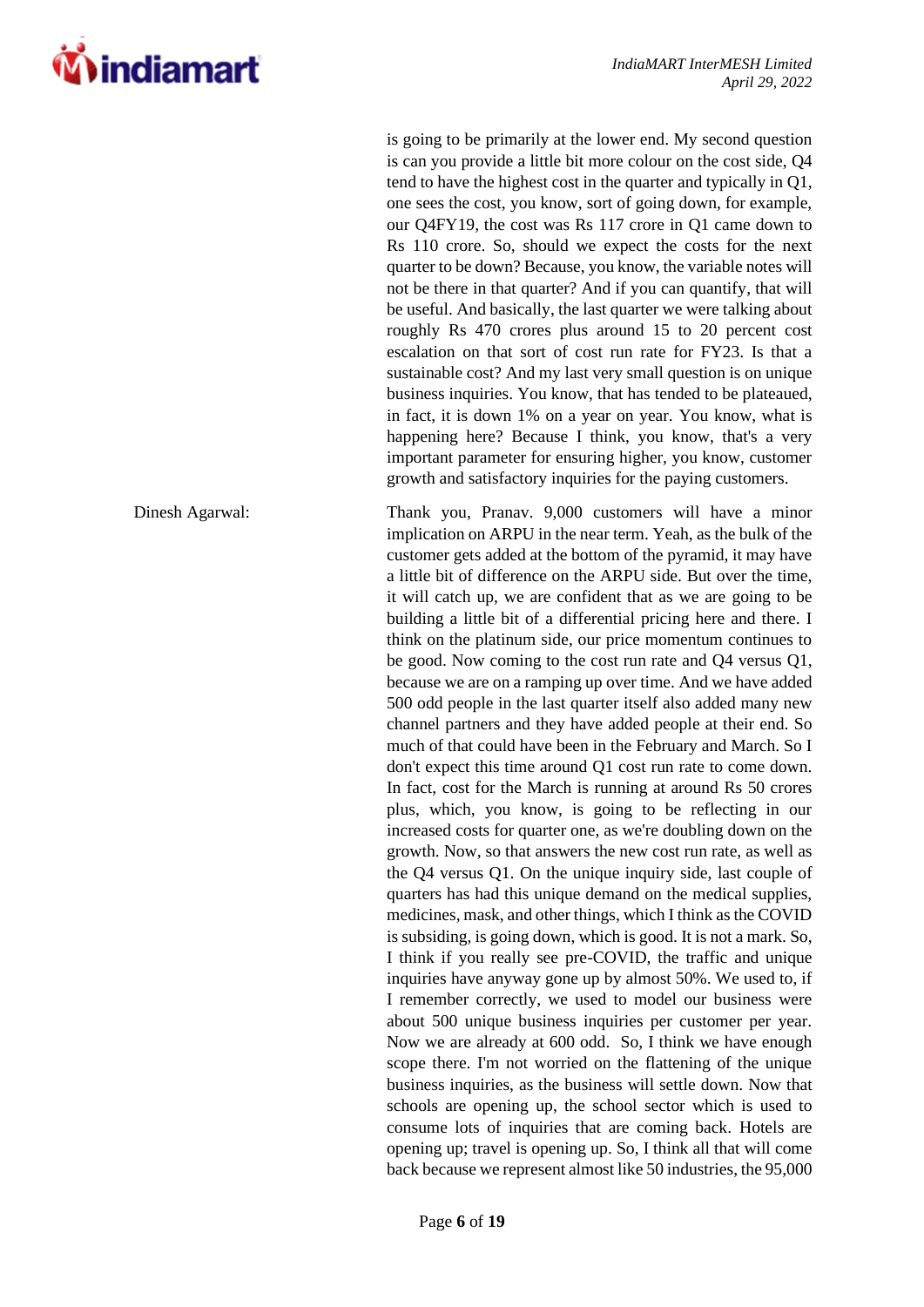

categories. It keeps happening in some of the industries. The

inquiries go up inquiries go down. Currently there is a lot of pressure on the commodity pricing because everything is inflationary. So that's why also there could be some slow demand, but I'm not worried on that side. Thank you. Pranav Kshatriya: Yeah. Thanks so much. Ravi Gothwal: Thank you Pranav. Next question is from the line of Ambit Capital. Vivekanand, please go ahead with your question. Vivekanand: Hi, thank you very much for the opportunity. I have two questions. So, can you tell us about the churn levels across customer segments? So, whether it's silver monthly, gold and platinum, that's one. Secondly, what is the progress of integration of some of the older investees like VYAPAR and BIZOM, you have had shareholding in these companies for a while and I believe that their power is in an area of immense interest for you, which is mobile accounting software. So, if you could give us an update on that? Thank you. Dinesh Agarwal: As mentioned earlier also, Platinum and gold churns are back to almost pre COVID levels, we see less than 10% annual churn in gold and platinum customers, and we are back to those levels. In terms of monthly and silver annual and MYR I think there is continued to be affected because and when and why our customers are coming up for renewal now, there as we guided the churn rates remain between 25% to 30%. It remains there, it has definitely improved from during the COVID level. And churn depends a lot on the vintage of the customer, as first year is higher, second year term is lower, third year churn is further lower. A challenge for the lower churn in the silver monthly customers, I think we have gone down from 6% to no more like 5% per month. So, hopefully this will increase number of customers because two thirds of those customers get added to silver monthly, we should be able to look at the churn more positively in times to come as the economy keeps opening and as the network effects become stronger. On the investment integration, On the Vyapar side we have started to do a little bit of a cross selling. So, if you take a IndiaMART new subscription, you are offered the first-year subscription for free. I think about 20% of new subscribers who offer IndiaMART they are taking a trial package. We haven't yet looked back, and we get some money paid on the ounce length basis for the referral of those customers from Vyapar that would be visible in the financial numbers in the related party transactions. On the reverse side, we have not yet done much an integration where Vyapar customers could be present on IndiaMART, we are looking at talking to them if we can integrate IndiaMART search within our application for those people if they need anything to buy. It will be more like advertising IndiaMART within the Vyapar platform. So that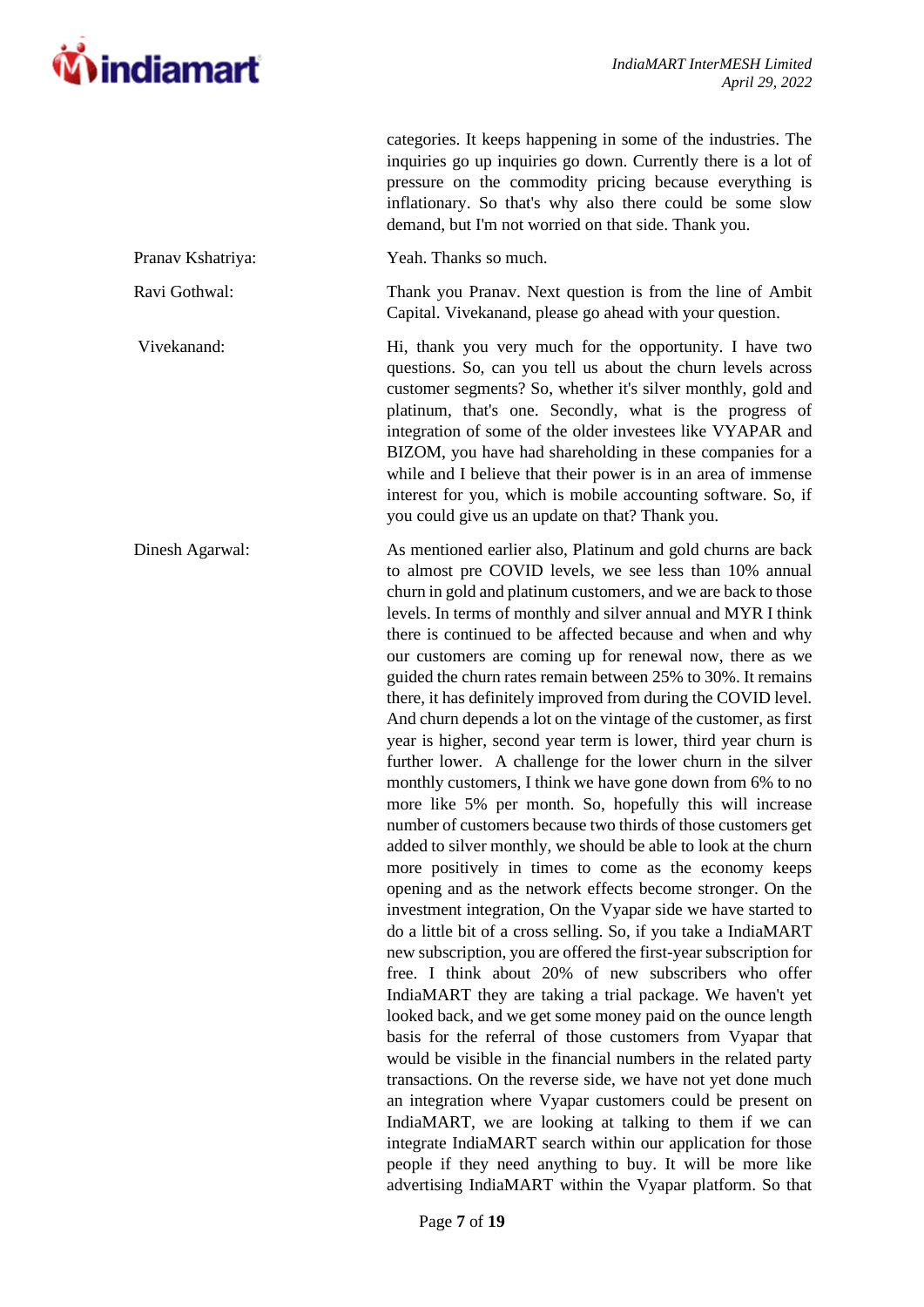

|                 | what we have done on the BIZOM side, we continue to learn<br>from their business, their business is more corporate in nature<br>and more enterprise in nature, we haven't been able to do much<br>integration so far, I think far closer we should be able to do<br>better integration with Livekeeping going forward. So, I think<br>those are the updates, and most other investments have<br>happened in the past year alone.                                                                                                                                                                                                                                                                                                                                                                                                                                                                                                                       |
|-----------------|--------------------------------------------------------------------------------------------------------------------------------------------------------------------------------------------------------------------------------------------------------------------------------------------------------------------------------------------------------------------------------------------------------------------------------------------------------------------------------------------------------------------------------------------------------------------------------------------------------------------------------------------------------------------------------------------------------------------------------------------------------------------------------------------------------------------------------------------------------------------------------------------------------------------------------------------------------|
| Vivekanand:     | Just one follow up on the investees. So, Dinesh ji and Brijesh<br>ji in the next 12 to 24 months, should we expect IndiaMART<br>to make many more new investments? Or will you be focused<br>more on the existing investees perhaps putting money in the<br>series B C D rounds? Can you give us some colour on that?<br>Thank you.                                                                                                                                                                                                                                                                                                                                                                                                                                                                                                                                                                                                                    |
| Dinesh Agarwal: | During the COVID time, we looked at almost 300 companies<br>in these two years. Given that there is a limited scope of the<br>number of the startups within the SME B2B kind of space. I<br>think that deal flow has reduced considerably now because we<br>have scanned quite a bit of market now. So, your question is<br>right that I think from now on a lot more focused on trying to<br>understand these businesses, trying to integrate these<br>businesses and do the follow-on investment as we have done<br>in Vyapar, the past series investment. So, Series A, we invested<br>about Rs 31 crores, and then we invested about Rs 62 crores<br>more in Vyapar. So, I think follow on investments would be<br>required. We have recently announced the follow-on<br>investment in Super Procure as well as Legistify. So, I think<br>going forward, less of new investment we will continue to look<br>for, but more of existing investments. |
| Vivekanand:     | Thank you, and I wish you all the best. I'll come back.                                                                                                                                                                                                                                                                                                                                                                                                                                                                                                                                                                                                                                                                                                                                                                                                                                                                                                |
| Ravi Gothwal:   | Thank you, Vivekanand. Now we'll move on to the next<br>participant Abhishek Bhandari from Nomura, please go ahead<br>with your question Abhishek.                                                                                                                                                                                                                                                                                                                                                                                                                                                                                                                                                                                                                                                                                                                                                                                                     |
| Abhishek:       | Thank you for the opportunity. Sir, I have two questions. First,<br>if you can give us some ballpark cost number, is it fair to<br>assume it'll be like Rs 150 Odd crore per quarter for FY23,<br>that's the first part. Secondly, could you also help us<br>understand you know, how are you trying to control attrition in<br>your sales team, servicing team, you know, because in most of<br>the services sector, we are seeing a very high attrition level and<br>very incremental hiring is too expensive. I know which is a cost<br>item for us. So, if you could help us on these two parameters,<br>it will be helpful.                                                                                                                                                                                                                                                                                                                       |
| Dinesh Agarwal: | As we are investing aggressively behind growth and salaries<br>are also increasing, and there is no respite from the increase in<br>wage inflation. All I can say for the next quarter or so, let's<br>assume Rs 155 crores, whatever it is, but going forward, as we                                                                                                                                                                                                                                                                                                                                                                                                                                                                                                                                                                                                                                                                                  |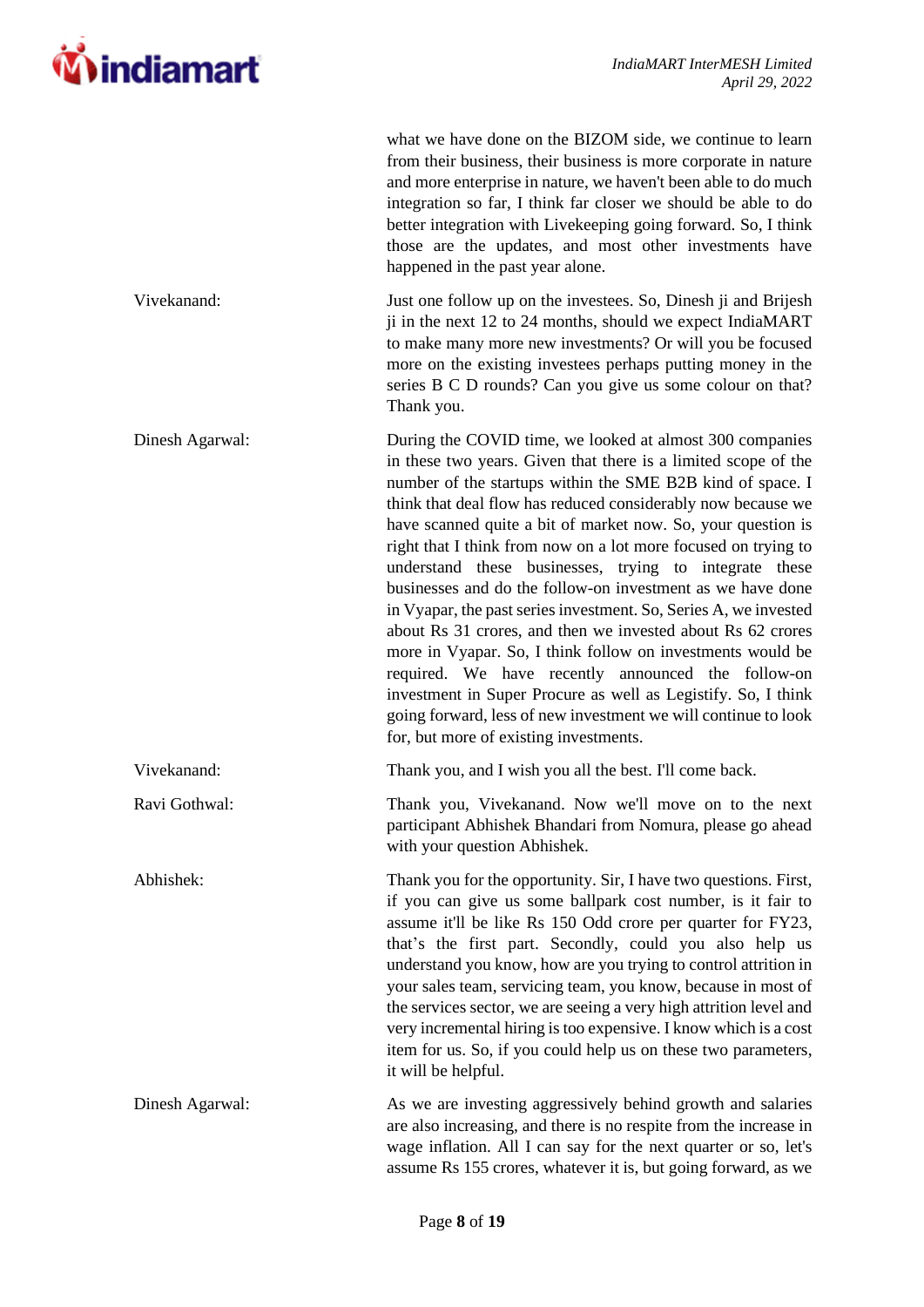increase our number of customers, we will definitely need more people to serve them. Because for every 70-75 Odd customers, you need one person, and you need to build that pipeline early on. So, I think all the costs for this entire year will remain on the investment side. Because we can see that we can probably get a similar level of collection growth and customer growth as pre COVID levels. On the acquisition side, I think one we have done aggressive salary revision which you can see in the in the cost side as well as we have also issued ESOPs to about 365 new people, new and existing people. So, over and above 500-600 People who are still under the size of 2018 is 100 additional people have been included in the ESOP programme, which will be further going on for the next three four years. so, I think that is also reflecting or starting to reflect in the cost side of the employment if it makes sense. So, we are doing levels, we have also announced quite a bit work from home or work from anywhere. So, for most of the people who were working behind the desk or behind the telephone, most of them are allowed to work flexible working days. So that also we are trying to do, so multiple areas we are trying to work upon. Hopefully, that should result into a better vintage. As of 31st march, now we have around more than 200 people who are more than 10 years old, i.e., more than 10 years old in the organisation, about 800 people or more than five years old into our organisation and I don't know if you noticed, we are probably the first company to adopt a weekly pay salary structure in the country. US accepts bi-weekly pay and in Australia, New Zealand it is a weekly pay. We are the first company in India to adopt and this is applicable across all the levels. So, 100% of our employees are now getting weekly salaries. So hopefully, these things should be better. We have been a good employee retention company, and hope we continue to be there.

Abhishek: Sure. So, one more question if time permits. So basically, what's your thinking on you know, long term growth rate of ARPU, I think you said in one of the earlier questions that since most of the guys are entering at the lower end of the package that is dragging down the growth and ARPU, but if you could give some indication around the pre migration trend and the increases you're seeing in the Premium Pack value, you know, as an ARPU, and longer term, do you think you really have a pricing, you know, capability to enforce 4 or 5% kind of long term, you know, increases on your ARPU of your customers?

Dinesh Agarwal: Yes, so I believe that the long-term trend of 5% will continue. Because the top 10% i.e., top 1% customers to top 10% customers give us about 45% revenue today, which means their ARPU is about 1,80,000 odd. Now we have started to disclose another number, if you see on the slide number 20 of the presentation top 1% contribute about 17% of the revenue,

**Windiamart**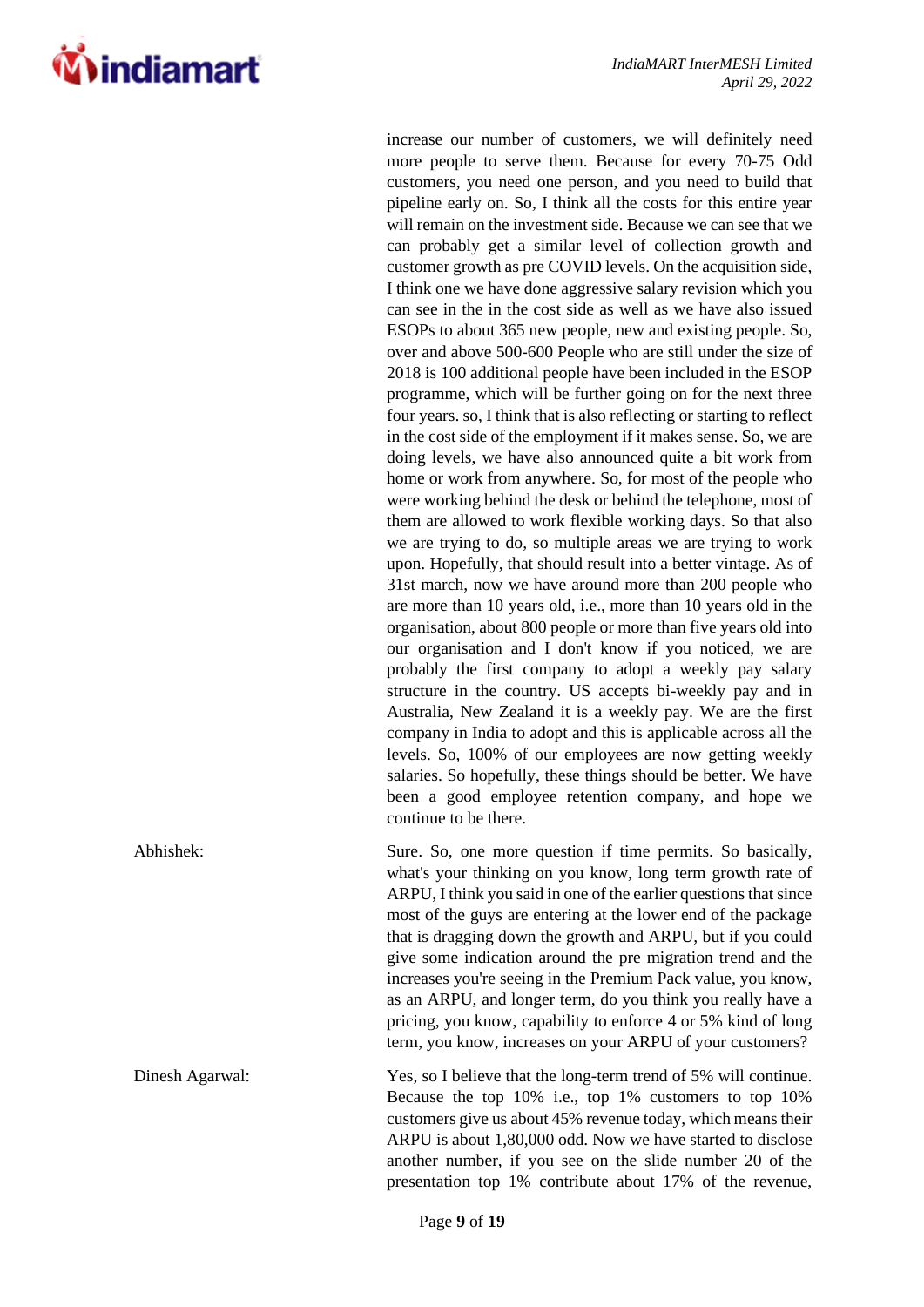

which means that ARPU of about Rs 8 lakh, which is 1,700

|                 | Customers close to 2,000 Customer giving us eight lakh<br>rupees. So, in the near term, yes, it may have Rs 1,000 dent on<br>the overall ARPU that you can see, primarily not because<br>customers will start to pay low, it is the denominator which will<br>increase substantially. But our gold and platinum ARPU<br>continues to be healthy and continues to improve year on year,<br>we have particularly reduced the ARPU of silver because we<br>want to invest behind the growth. So, we are confident that the<br>5% long term CAGR should be possible.                                                                                                                                                                                                                                                                                                                                                                                                                                                                                                                                                                                                                     |
|-----------------|--------------------------------------------------------------------------------------------------------------------------------------------------------------------------------------------------------------------------------------------------------------------------------------------------------------------------------------------------------------------------------------------------------------------------------------------------------------------------------------------------------------------------------------------------------------------------------------------------------------------------------------------------------------------------------------------------------------------------------------------------------------------------------------------------------------------------------------------------------------------------------------------------------------------------------------------------------------------------------------------------------------------------------------------------------------------------------------------------------------------------------------------------------------------------------------|
| Abhishek:       | If you can give the ARPU growth of premium customer what<br>has been the trend for last few years?                                                                                                                                                                                                                                                                                                                                                                                                                                                                                                                                                                                                                                                                                                                                                                                                                                                                                                                                                                                                                                                                                   |
| Dinesh Agarwal: | I can come back on that because I don't have that number<br>handy. But let's take another question. Another think is that if<br>you look at the leads, that we are giving to every person,<br>whether it is platinum gold or silver, we are the lowest cost per<br>lead platform across all the whether it is Facebook, whether it<br>is Instagram, whether it is Google, nowhere you can get that<br>kind of a cost per lead for gold and platinum, our cost per lead<br>turns out to be around Rs 15 for a silver cost per lead to Rs 30<br>or so. So, we have taken a look, we have a lot more power to<br>increase the prices in the long run. We are going slowly<br>because as the base needs to expand for better network effect<br>and for better matchmaking, we are going slowly and also it<br>gets complicated as you go and try to get every dollar for the<br>worth of the platform that is delivered. So, we are going slow<br>which is easier on sales. Simple plans with flat pricing kind of,<br>as we slowly and slowly introduce differential pricing at here<br>and there will continue to get 5% Jump may not be this year,<br>but over a long period of time. |
| Abhishek:       | Thank you and all the best for the year.                                                                                                                                                                                                                                                                                                                                                                                                                                                                                                                                                                                                                                                                                                                                                                                                                                                                                                                                                                                                                                                                                                                                             |
| Ravi Gothwal:   | Thank you Abhishek. Next question is from the line of Ratik<br>Gupta from Guardian Asset Management. Please go ahead<br>with your question.                                                                                                                                                                                                                                                                                                                                                                                                                                                                                                                                                                                                                                                                                                                                                                                                                                                                                                                                                                                                                                          |
| Ratik:          | Hi sir, thank you for the opportunity. My first question is on<br>the Sales per Employee. So, you have although mentioned that<br>the sales employees have increased in the later half of Feb and<br>March, but the per employee revenue has been decreased. So,<br>are we seeing to going to that level or is this the normal level<br>what we are expecting in the coming quarters?                                                                                                                                                                                                                                                                                                                                                                                                                                                                                                                                                                                                                                                                                                                                                                                                |
| Dinesh Agarwal: | Per Employee Revenue, right?                                                                                                                                                                                                                                                                                                                                                                                                                                                                                                                                                                                                                                                                                                                                                                                                                                                                                                                                                                                                                                                                                                                                                         |
| Ratik:          | Yeah, Revenue Per Employee.                                                                                                                                                                                                                                                                                                                                                                                                                                                                                                                                                                                                                                                                                                                                                                                                                                                                                                                                                                                                                                                                                                                                                          |
| Dinesh Agarwal: | I think it will catch up over a period of time because you know,<br>the customers new customers are being added at lower revenue<br>per customer itself, but we need to allocate similar number of                                                                                                                                                                                                                                                                                                                                                                                                                                                                                                                                                                                                                                                                                                                                                                                                                                                                                                                                                                                   |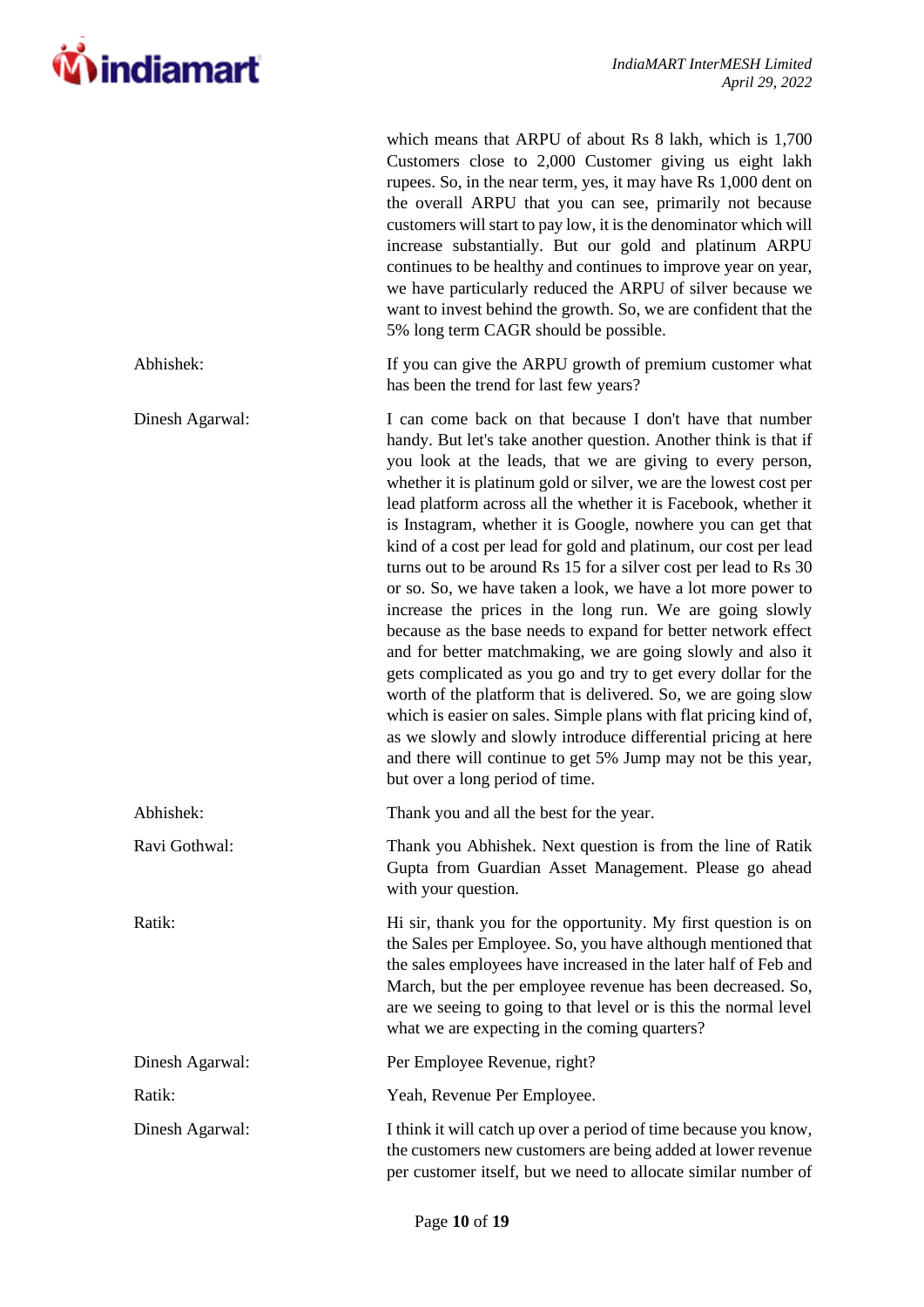

|                 | employee whether the customer is paying you Rs 30,000 or the<br>customer is paying you three lakh rupees, at least the headcount<br>to service them remains the same. In fact, as the customers<br>move to a higher ARPU, they become far more self-aware<br>about the platform and requires much lesser servicing to be<br>done. It's a counterintuitive, but yes, we allocate much<br>expensive resource to serve them, but less frequently it is. So,<br>I think, in this particular year, you may see that revenue per<br>employee will remain a little bit lower as the cost will remain,<br>but it will all catch up because if you look at the collections,<br>and the cash flow from operations, all of that will catch up. In<br>the past also, I'm telling even during the IPO and before the<br>IPO, we had Rs 182 crores of cash from operation, but only Rs<br>60 crores of, you know EBITDA margins, which got catch up.<br>So, ultimately the cash flows will reflect into the profit |
|-----------------|------------------------------------------------------------------------------------------------------------------------------------------------------------------------------------------------------------------------------------------------------------------------------------------------------------------------------------------------------------------------------------------------------------------------------------------------------------------------------------------------------------------------------------------------------------------------------------------------------------------------------------------------------------------------------------------------------------------------------------------------------------------------------------------------------------------------------------------------------------------------------------------------------------------------------------------------------------------------------------------------------|
| Ratik:          | Okay. And sir, do you have in hand, the revenue breakup<br>between the platinum, gold, silver annually and silver<br>monthly?                                                                                                                                                                                                                                                                                                                                                                                                                                                                                                                                                                                                                                                                                                                                                                                                                                                                        |
| Dinesh Agarwal: | We already declared that top 10% which is similar, which is<br>more or less platinum customer, the platinum customer we can<br>assume top 10 customers, our top 10% customers, which is<br>about 17,000 customers, today, they contributed 45% of the<br>revenue which means the ARPU is about 1,80,000 And you<br>know silver monthly remains at around 25 to 35%. The rest is<br>all silver MYR and gold.                                                                                                                                                                                                                                                                                                                                                                                                                                                                                                                                                                                          |
| Ratik:          | And what can be the reason for such increase in the other<br>expenses for this quarter as compared to the previous quarter.                                                                                                                                                                                                                                                                                                                                                                                                                                                                                                                                                                                                                                                                                                                                                                                                                                                                          |
| Dinesh Agarwal: | That expenses is not it is the output sales expenses. The other<br>expenses have remained stagnant. Because most of the new<br>acquisition a lot of new acquisition happens through channel<br>partners and employee on the partner payroll. So that is all what<br>is reflected in the other expenses. And within that it is<br>outsource sales cost                                                                                                                                                                                                                                                                                                                                                                                                                                                                                                                                                                                                                                                |
| Ratik:          | Okay, that's it from my side. So, all the best for the upcoming<br>results. Thank you.                                                                                                                                                                                                                                                                                                                                                                                                                                                                                                                                                                                                                                                                                                                                                                                                                                                                                                               |
| Ravi Gothwal:   | Thank you Ratik. Next question is from the line of Mihir from<br>Ambit investments. Please go ahead.                                                                                                                                                                                                                                                                                                                                                                                                                                                                                                                                                                                                                                                                                                                                                                                                                                                                                                 |
| Mihir:          | Yeah, I hope I am audible. So, my first question is, what are<br>the other investments which you have made or are looking to<br>make to drive growth and that is over and about increasing<br>count?                                                                                                                                                                                                                                                                                                                                                                                                                                                                                                                                                                                                                                                                                                                                                                                                 |
| Dinesh Agarwal: | Can you repeat your question once?                                                                                                                                                                                                                                                                                                                                                                                                                                                                                                                                                                                                                                                                                                                                                                                                                                                                                                                                                                   |
| Mihir:          | Yeah. So, my first question is, you said that you made<br>investments to drive growth. So, are we looking to make any<br>additional investments other than increase in headcount?                                                                                                                                                                                                                                                                                                                                                                                                                                                                                                                                                                                                                                                                                                                                                                                                                    |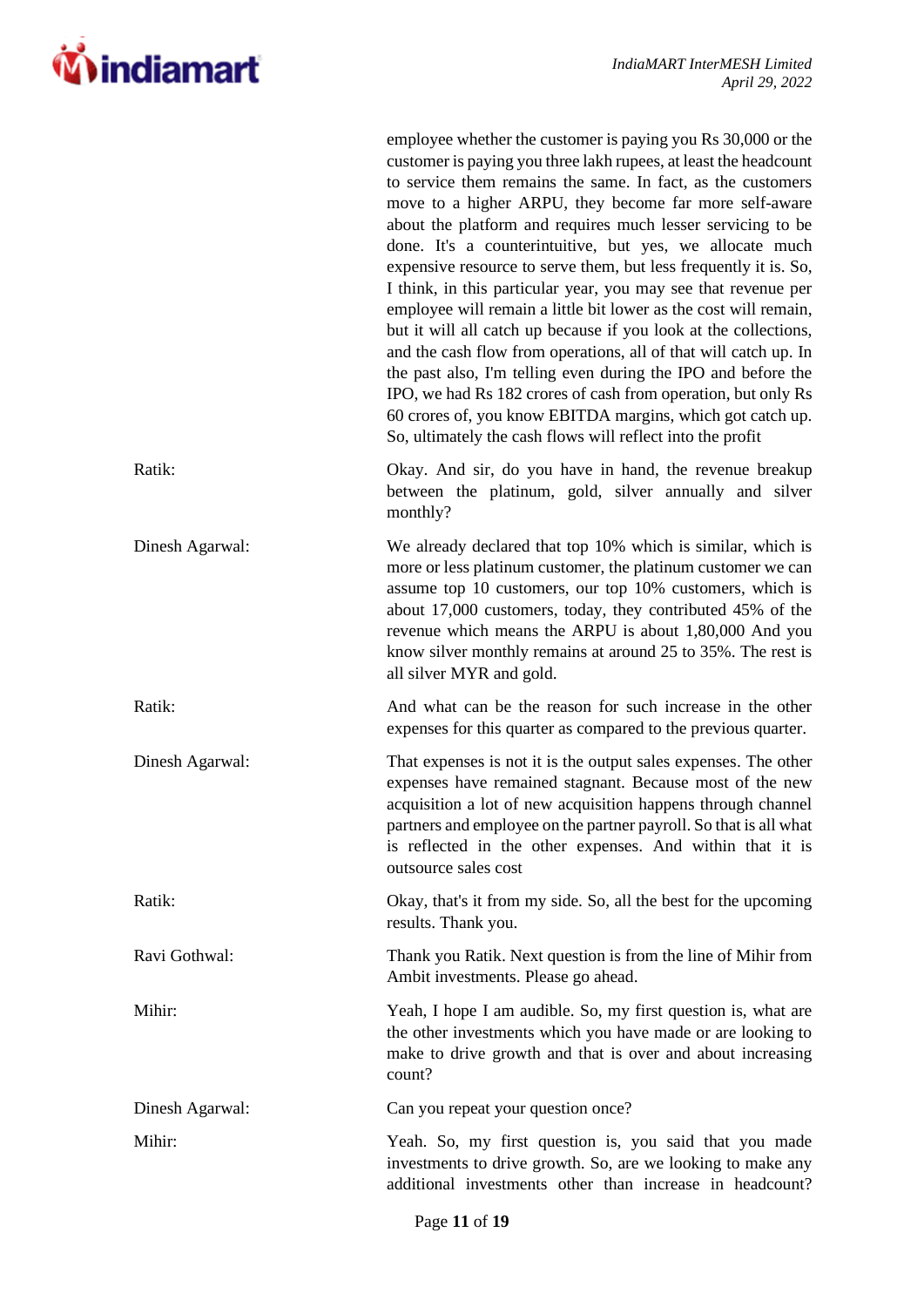

|                 | Because we've seen traffic growth being almost kind of flattish.<br>Are you also looking to make investments to drive traffic<br>growth in addition to subscribers?                                                                                                                                                                                                                                                                                                                                                                                                                                                                                                                                                                                                                                                                    |
|-----------------|----------------------------------------------------------------------------------------------------------------------------------------------------------------------------------------------------------------------------------------------------------------------------------------------------------------------------------------------------------------------------------------------------------------------------------------------------------------------------------------------------------------------------------------------------------------------------------------------------------------------------------------------------------------------------------------------------------------------------------------------------------------------------------------------------------------------------------------|
| Dinesh Agarwal: | If you see pre COVID, we used to get 60 million traffic per<br>month, which increased to now close to 90 million per month.<br>So, traffic has already grown, we have not monetized in the last<br>two years. Now. In order to monetize, our monetization model<br>is mostly SME driven and field, driven and people driven, as<br>you can see, on the people slide. For many people in this<br>lesson, so many people in this channel partners, so the traffic<br>had already grown now we need to monetize that traffic for<br>next couple of years or so. So, if you mean to ask whether I'm<br>going to invest on the advertising to bring the traffic or not in<br>the near future, but even in the past, it has not been a very large<br>amount even if we do but that has nothing is planned in this<br>calendar year for sure. |
| Mihir:          | Okay, and just a simple basic question that what are the factors<br>that have driven such a high substantial subscriber growth<br>from, like $6,000$ -7,000 to almost 13,000? And what gives you<br>the confidence that we'll be able to make more than 10,000<br>Subscribers additions to the quarter?                                                                                                                                                                                                                                                                                                                                                                                                                                                                                                                                |
| Dinesh Agarwal: | Yes. So, as I said, one was there is a supportive economic<br>environment. The second was recovery of the lost customers.<br>Because if you see, during the two COVID waves, we had<br>cumulatively lost about 20,000 customers. So, I think many of<br>those customers by themselves came back and said that they<br>wanted to come back to IndiaMART. And second, we increase<br>the number of people in sales, as well as the number of channel<br>partners. And most of this, about two thirds of those customers<br>come at the silver monthly level, and 1/3 of those customers<br>come at the silver annual level.                                                                                                                                                                                                              |
| Mihir:          | Got it. Got it. So just pushing a bit on it. But would it be fair to<br>assume that the Subscriber edition of this quarter can be<br>replicated in the future quarters?                                                                                                                                                                                                                                                                                                                                                                                                                                                                                                                                                                                                                                                                |
| Dinesh Agarwal: | No, no. So, as I said, it, this was a lot of one off, manage that<br>fourth quarter is always the seasonally best quarter for us. As<br>you can see, historically, also, March quarter is the best one.<br>But yes, as I'm typing those 8,000 to 9,000 customers, we will<br>try to earlier, we had the capacity to add 5000 to 6000. And<br>now we have built the capacity to add up to 9,000 customers,<br>let us see how the churn behaves, because the customer<br>attrition is a function of new customer acquisition, minus churn<br>since we have started to acquire many new customers now in<br>the last 3-4 months, as they will become six months old or nine<br>months old. And we can say that first year churn is higher. So,<br>I think we will come to know about the steady state level of net                        |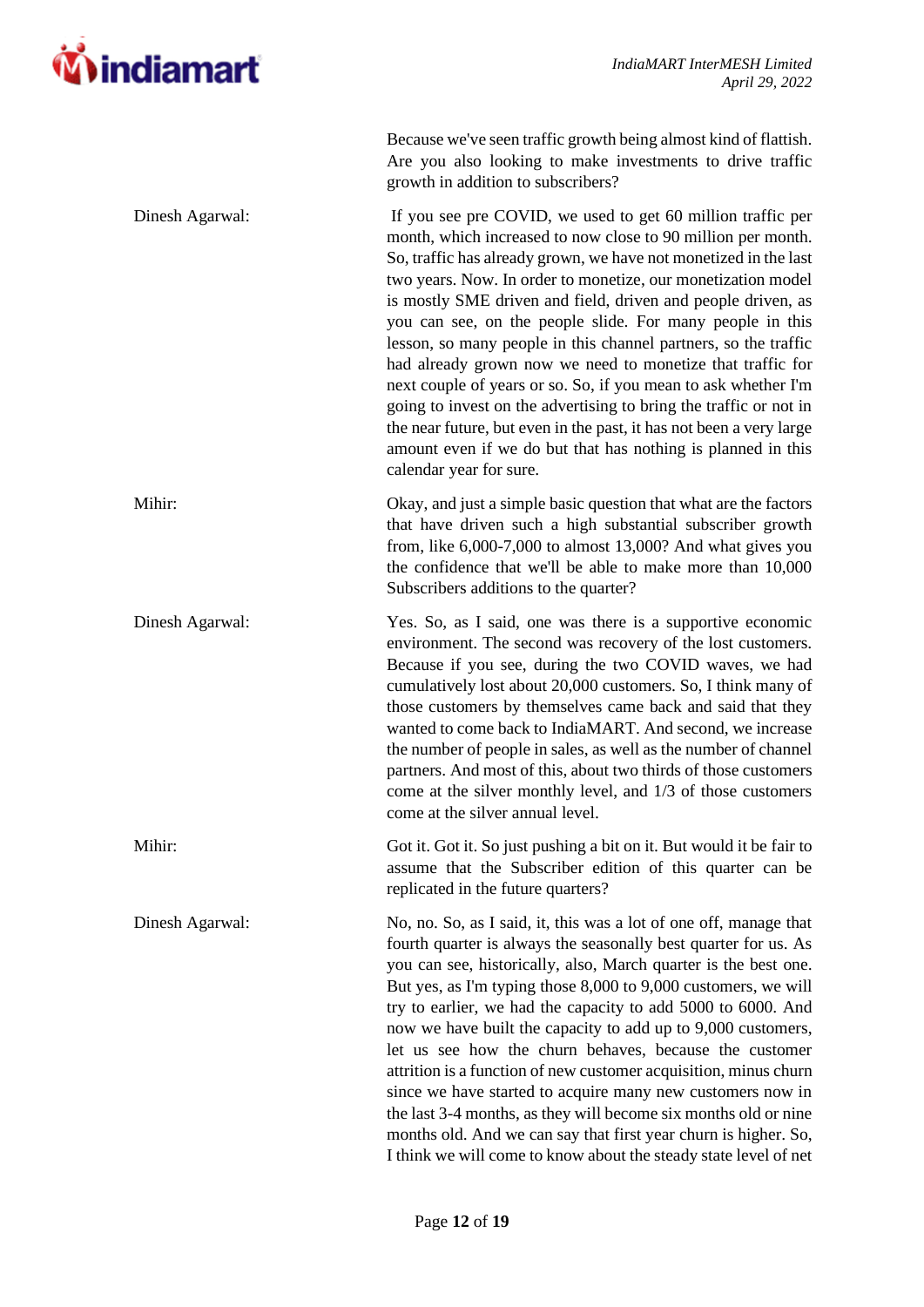

|                 | customer attrition per quarter. But let's assume for the next two<br>quarter $8,000 - 9,000$                                                                                                                                                                                                                                                                                                                                                                                                                                                                                                                                                                                                                                                |
|-----------------|---------------------------------------------------------------------------------------------------------------------------------------------------------------------------------------------------------------------------------------------------------------------------------------------------------------------------------------------------------------------------------------------------------------------------------------------------------------------------------------------------------------------------------------------------------------------------------------------------------------------------------------------------------------------------------------------------------------------------------------------|
| Mihir:          | Got it. Thank you very much.                                                                                                                                                                                                                                                                                                                                                                                                                                                                                                                                                                                                                                                                                                                |
| Ravi Gothwal:   | Thank you here, reminder to all the participants that you may<br>use raise hand option on your screen if you wish to ask question<br>and also accept the request to come on stage and ask the<br>question. Amit, you can go ahead with your question.                                                                                                                                                                                                                                                                                                                                                                                                                                                                                       |
| Amit:           | Yeah. Hi, thanks for the opportunity. So, my first question is<br>on the salary costs. So, as we have seen the salary costs going<br>up. So, now, in that how much would be fixed and the variable<br>costs that we have incurred in this quarter? And is there any<br>bunching up of sales incentives that we have given in the<br>quarter because we have not given incentives earlier. So, and<br>also in terms of incentives, are we giving the incentives<br>weekly, as we have you know change these salary model? So,<br>are the incentives also going out weekly or is it still like<br>quarterly or annual basis?                                                                                                                  |
| Prateek:        | Sure, so, if you look at our manpower expenses, in three heads,<br>the salary incentives and the Stock based compensation and<br>Gratuity and leave encashment. The salary for this quarter had<br>been roughly around Rs 74 crores as compared to Rs 60 crores<br>in the last quarter. So, there is an increase of Rs 14 crores in<br>the salary side and incentives were almost five crores as<br>compared to two crores last quarter increase of three crores<br>there. And all the other expenses, the Stock-based<br>compensation, Gratuity, leave encashments combined were<br>appear on nine crores as compared to three crores last quarter.<br>So that should give you the increase by the elements of the total<br>manpower cost. |
| Dinesh Agarwal: | And in terms of incentive dispersal, I know new client<br>acquisition incentive dispersal happens weekly. Client<br>Servicing incentives are disbursed fortnightly. However, the<br>entire salary is now being disbursed on a weekly basis. Okay.                                                                                                                                                                                                                                                                                                                                                                                                                                                                                           |
| Amit:           | And sir you mentioned about in the margin around it is around<br>like Rs 50 crores per month. So, this cost is excluding the<br>acquisition right. So, that we have made busy so, that will be<br>integrated next quarter, so, that the cost of like this acquisition<br>will be additional to this right.                                                                                                                                                                                                                                                                                                                                                                                                                                  |
| Prateek:        | Yes, so, as we concluded the busy transaction in the month of<br>April that could be the one-time cost of completing the<br>acquisition and other than that, it will get consolidated from the<br>next quarter onwards, we would give you a separate breakup<br>of the revenues as well as expenses in the Busy business<br>separately.                                                                                                                                                                                                                                                                                                                                                                                                     |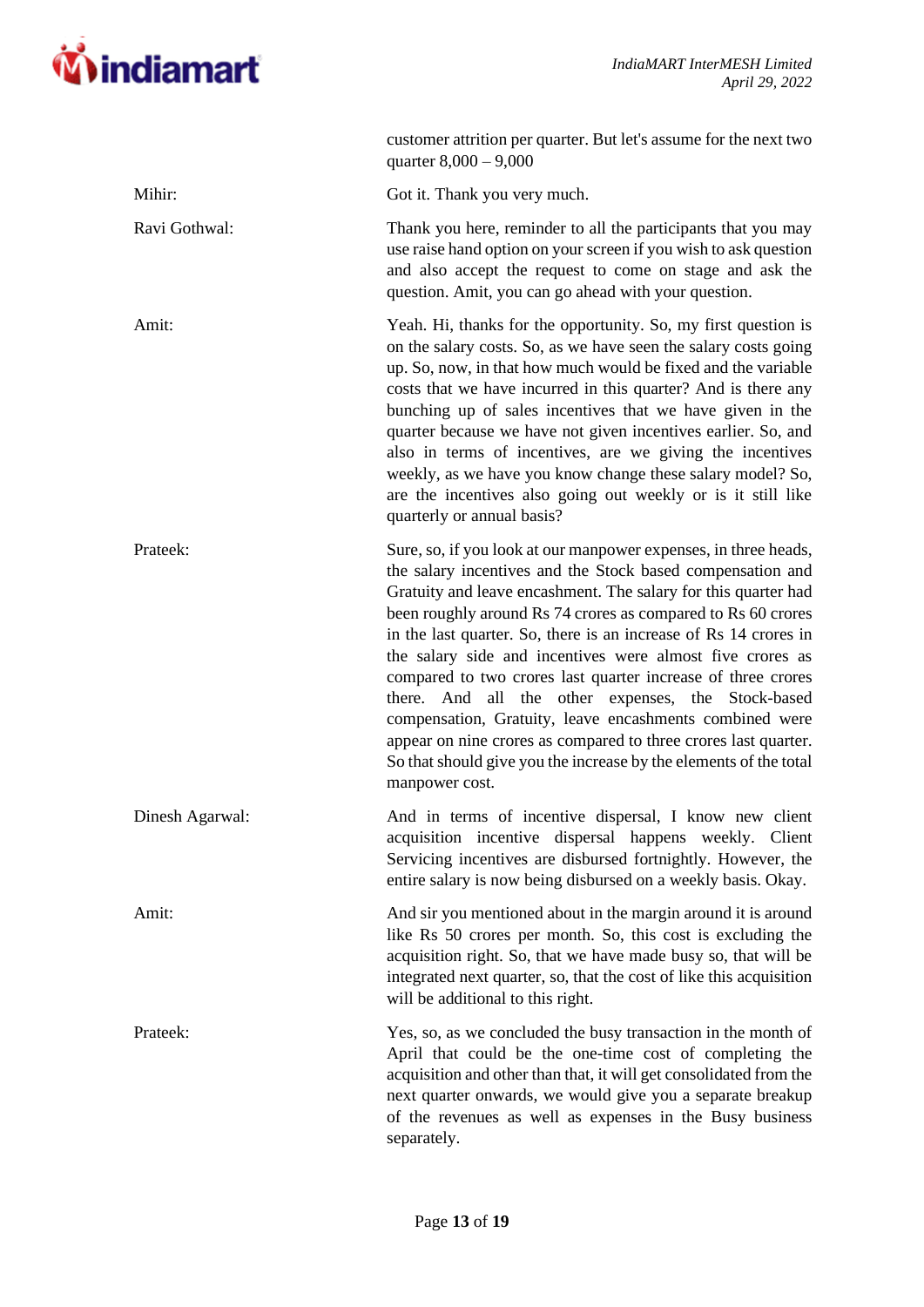

| Amit:           | Okay. On the like, you mentioned about the channel partner<br>model that you have been investing in that. So, if you can<br>elaborate more on that, what exactly is it and how it is like<br>benefiting us?                                                                                                                                                                                                                                                                                                                                                                                                                                                                                                                                                                                                                                                                                                                                                                                                                                                                                                                                                                                                                                                                                                                                                                                                                                                                                                                                                                                                                                                                                                                        |
|-----------------|------------------------------------------------------------------------------------------------------------------------------------------------------------------------------------------------------------------------------------------------------------------------------------------------------------------------------------------------------------------------------------------------------------------------------------------------------------------------------------------------------------------------------------------------------------------------------------------------------------------------------------------------------------------------------------------------------------------------------------------------------------------------------------------------------------------------------------------------------------------------------------------------------------------------------------------------------------------------------------------------------------------------------------------------------------------------------------------------------------------------------------------------------------------------------------------------------------------------------------------------------------------------------------------------------------------------------------------------------------------------------------------------------------------------------------------------------------------------------------------------------------------------------------------------------------------------------------------------------------------------------------------------------------------------------------------------------------------------------------|
| Dinesh Agarwal: | So earlier we used to have our own branches everywhere and<br>we could not afford very small branches because we have our<br>own management structure sales managers. So, in many cities,<br>we could not cover far flung areas in tier-two towns, we could<br>not cover many, many of those areas. So, I think one, we have<br>a team, and we were forced actually, we during the COVID.<br>We were fooled that most of our allies went home, and they<br>were mostly working from home only could do telesales. So,<br>we as much COVID effect was there on the metro cities it was<br>not there on the tier two cities. So, we started experimenting<br>with channel partners in tier two cities. And we found that it<br>was a good model one profitable model for a small proprietor<br>or a small firm owner to run our business. And then we started<br>to experiment even in the bigger cities. In any case, they all use<br>our own CRM system with you know, our own mobile CRM<br>as well as desktop CRM, we assigned the companies we<br>assigned the leads, it is only that we are now able to operate as<br>smaller branches which are operated by a channel partner.<br>However, we have a manager who looks at each one of those<br>personally. So, this particular model starts as a fixed pay<br>model, but over the time, we are able to move it to the variable<br>pay model, we have done that for many channel partners. It is<br>only last six months or so, that we have asked them to increase<br>salaries similar to IndiaMART salary levels and that's why you<br>see outsource sales cost increasing, so, I think the model is<br>working and we will keep evolving as and when it requires<br>better. |
| Amit:           | Okay. So, in the channel partner model, the incentives are<br>higher than what we give or is it on a revenue share kind of a<br>model?                                                                                                                                                                                                                                                                                                                                                                                                                                                                                                                                                                                                                                                                                                                                                                                                                                                                                                                                                                                                                                                                                                                                                                                                                                                                                                                                                                                                                                                                                                                                                                                             |
| Dinesh Agarwal: | I think it is the same as our site, there are no differences                                                                                                                                                                                                                                                                                                                                                                                                                                                                                                                                                                                                                                                                                                                                                                                                                                                                                                                                                                                                                                                                                                                                                                                                                                                                                                                                                                                                                                                                                                                                                                                                                                                                       |
| Amit:           | And how much of the subscriber addition that you had has been<br>coming from the Channel Sales buttons, if you can give some<br>number.                                                                                                                                                                                                                                                                                                                                                                                                                                                                                                                                                                                                                                                                                                                                                                                                                                                                                                                                                                                                                                                                                                                                                                                                                                                                                                                                                                                                                                                                                                                                                                                            |
| Dinesh Agarwal: | So, between if I, give you some number about 1/3 will come<br>from say field channel partners 1/3 will come from our own<br>tele verses or field telesales combined and 1/3 will come from<br>our own outsource sales employees that we have on our,<br>currently it is like that, which used to be 80% ours and 20%<br>telephone, pre COVID.                                                                                                                                                                                                                                                                                                                                                                                                                                                                                                                                                                                                                                                                                                                                                                                                                                                                                                                                                                                                                                                                                                                                                                                                                                                                                                                                                                                      |
| Amit:           | Okay. And so, in terms of technology, what kind of<br>investments we are making? So, we have around 7 million free                                                                                                                                                                                                                                                                                                                                                                                                                                                                                                                                                                                                                                                                                                                                                                                                                                                                                                                                                                                                                                                                                                                                                                                                                                                                                                                                                                                                                                                                                                                                                                                                                 |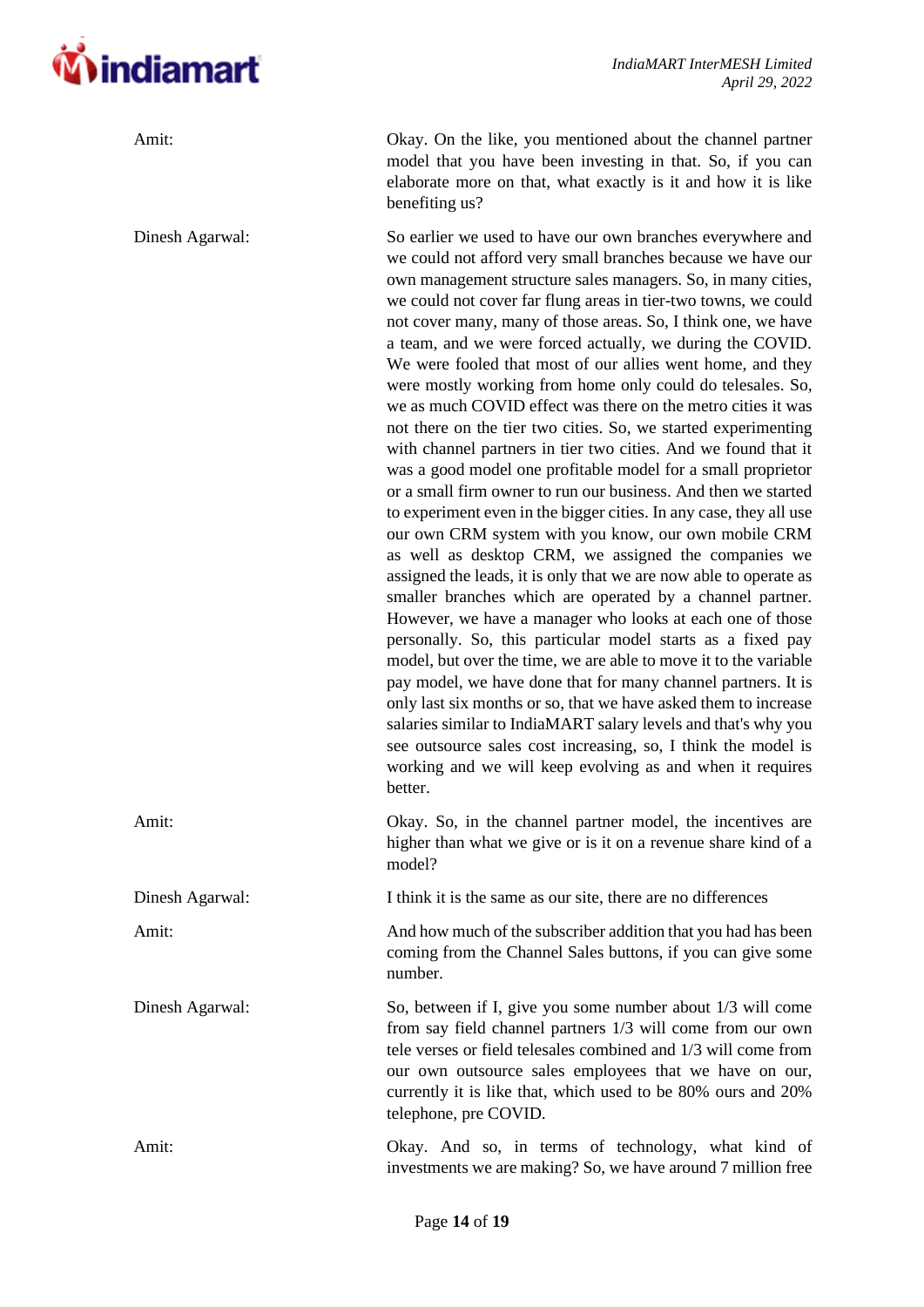

suppliers on the platform. And out of that only around 2.5 or 3% is paying so are we intending to increase that further with the help of technology and on no salespeople and rather use technology to penetrate deeper to separate areas.

Dinesh Agarwal: We use technology to predict who will benefit from our platform, what kind of customer will benefit from our platform and whom should be approach, but for the SME customer as of now, it is as you can see earlier 100% of the sales, we used to happen from the field sales people have learned a little bit now, a lot more sales are happening on telephone that itself is a technology adoption. Our online sales are pure online sales, but most of them almost 40% of our sales are coming from people who come and give a lead online and say that I want to do this service online or who add a product online and then we approach them. So, it is not that all of these people are doing only pure database calling they are all working on a proper hot lead system. And those leads are everything that a visitor does on our app or on our website, whether he adds a product whether he looks at a buy lead whether he tries to do any payment all of that is recorded and then we use the intelligent engine to say that he is the one who is more likely to benefit and then run technology. So, I guess you know, we are already a good profitable company over the period of time, technology has eased our margin level well however, if you can see the current light technology and content cost, which used to be Rs 100 crores every year has now gone up to Rs 32 crores per quarter. So, we are already investing quite a bit behind technology. I don't know if you notice that this particular time, we have declared another number which is the replies and call back number on our lead manager. And they're almost close to a million conversations that have started to happen beyond our discovery platform. So, technology is being used at all the places one to identify which supplier, two to do the better discovery and matchmaking and three to make them converse between the buyer and seller, both.

Amit: Okay, sir, like one last question from my side on the buyback. So, we have around Rs 100 crores of buyback. So, like maybe I was wondering that, No, like it could have been higher and because the quantum is very small, and because we are almost done with acquisitions, and we have cash on our books, so is it like it and also on the promoters, are the promoters like going to participate in the buy back?

Prateek: If you look at in this particular year, we have announced Rs 100 crore buyback and then another two rupees of the final dividend subject to the shareholders' approval. Now, combine this including taxes and everything this would mean an outflow of close Rs 126 – 130 crores, which would be if you see the cash that we've generated for this year, it's been roughly around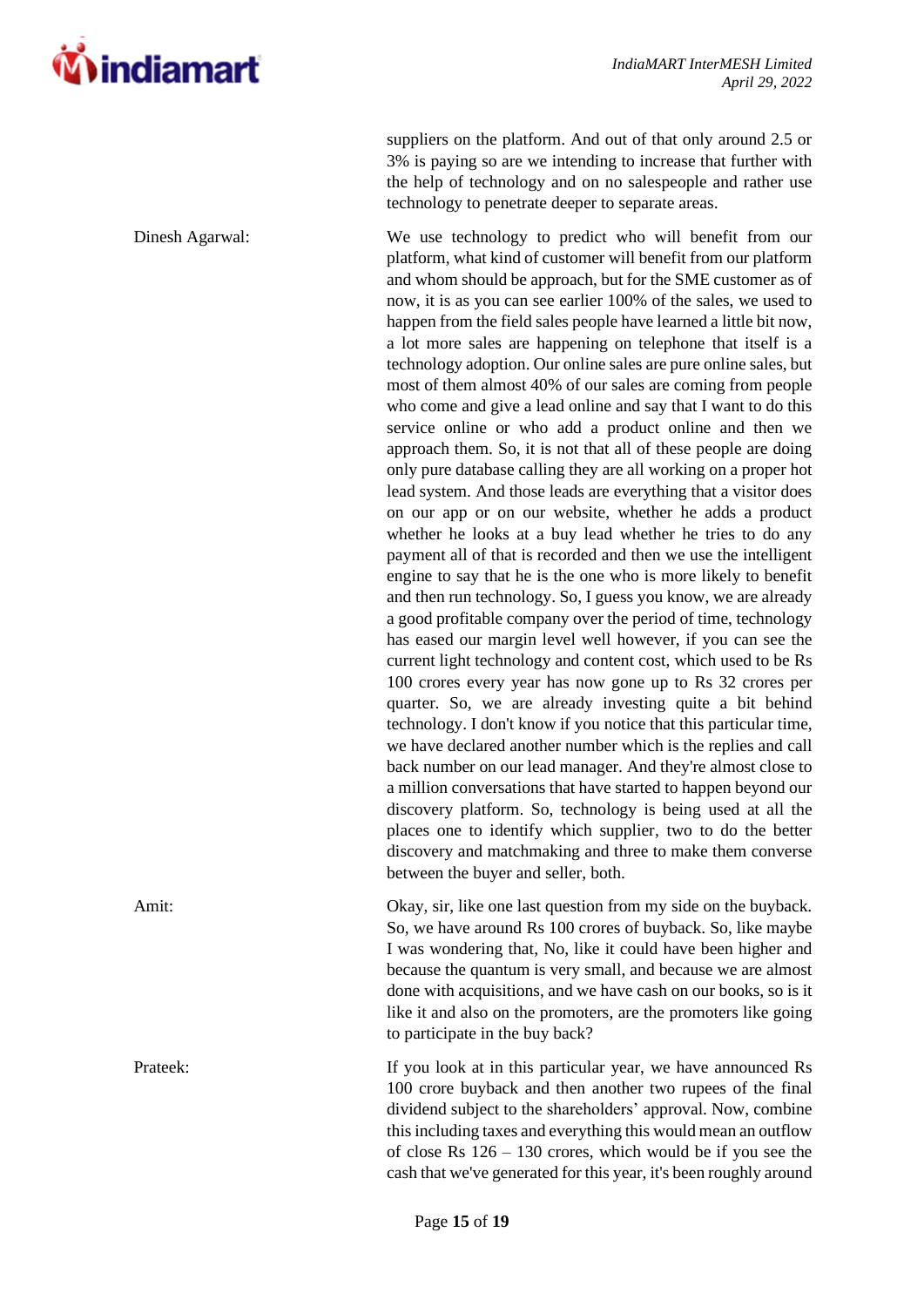

|                 | Rs 400 crores which will be almost 1/3 of the cash that we've<br>generated. So, basis this we have decided to propose the size<br>of the buyback and as we go along, we want to see depending<br>on the cash flow generation and the cash requirements, the<br>Board will visit this every year. And we'll come back on the<br>suitable shareholder. The second question was on the<br>promoter's participation to that would be to the extent of their<br>entitlement that would be the pro rata to the share only to the<br>buyer issue size.                                                                                                                                                                                                                                                                                                                                                                                                                                                                                                                                                                         |
|-----------------|-------------------------------------------------------------------------------------------------------------------------------------------------------------------------------------------------------------------------------------------------------------------------------------------------------------------------------------------------------------------------------------------------------------------------------------------------------------------------------------------------------------------------------------------------------------------------------------------------------------------------------------------------------------------------------------------------------------------------------------------------------------------------------------------------------------------------------------------------------------------------------------------------------------------------------------------------------------------------------------------------------------------------------------------------------------------------------------------------------------------------|
| Amit:           | Okay, so thank you and all the best for the future. Thanks.                                                                                                                                                                                                                                                                                                                                                                                                                                                                                                                                                                                                                                                                                                                                                                                                                                                                                                                                                                                                                                                             |
| Ravi Gothwal:   | Thank you. Next question is from the line of Mr. Anuj Sehgal<br>from Manas Asian equity. Please go ahead with your question.                                                                                                                                                                                                                                                                                                                                                                                                                                                                                                                                                                                                                                                                                                                                                                                                                                                                                                                                                                                            |
| Anuj:           | I have two questions. One on the employee cost. If I look at the<br>annual trend, the employee cost per employee went down in<br>FY22. If I divide the employee expenditure by the total number<br>of employees so Is that to say that the extremely high wage<br>inflation that you're talking about only started to happen<br>towards the later half of the year? And what is your trend in<br>terms of employee? You know, expenses per head going<br>forward? And my second question is, if I look at your buyers<br>on the platform, it's about 149 million as of end of FY22 is a<br>substantial 20% Jump from last year. What drove that? And<br>can you explain when you say that, I think if I remember<br>correctly, 38 million of those are recurring or current buyers,<br>meaning they have done a transaction in less than one year, but<br>the ones that have added have they just been added and have<br>not done any transaction because I can't really understand when<br>there is a big jump in the number of buyers, why the ones who<br>have transacted with IndiaMART is only a very small piece. |
| Dinesh Agarwal: | So, first on the wage inflation, so, you were right, the wage<br>inflation typically started to happen only around, I think, June<br>or July onwards. So, we started to respond something<br>sometime around June first and then again in January. So, you<br>are seeing mostly in the later part. So, that would be visible<br>going forward as well. On the buyer side, so, on slide 26, there<br>is increase from 125 to 149 million Buyers, which is about 24<br>million new buyers got added in this year. So, among this 38<br>million, 24 million new buyers who came in and transacted this<br>year, and from the past another 12 million or 14 million, which<br>transacted this year. So that's how you see this, that's why we<br>started to report this number.                                                                                                                                                                                                                                                                                                                                             |
| Anuj:           | So, 35 million going to 30 or just an increase of 3 million that<br>is the existing buyers who have transacted or increased Is that<br>what you're saying?                                                                                                                                                                                                                                                                                                                                                                                                                                                                                                                                                                                                                                                                                                                                                                                                                                                                                                                                                              |
| Dinesh Agarwal: | 38 has two portions one is the 149 minus 125 which is just 24<br>million. So, 24 million has definitely transacted in this 38                                                                                                                                                                                                                                                                                                                                                                                                                                                                                                                                                                                                                                                                                                                                                                                                                                                                                                                                                                                           |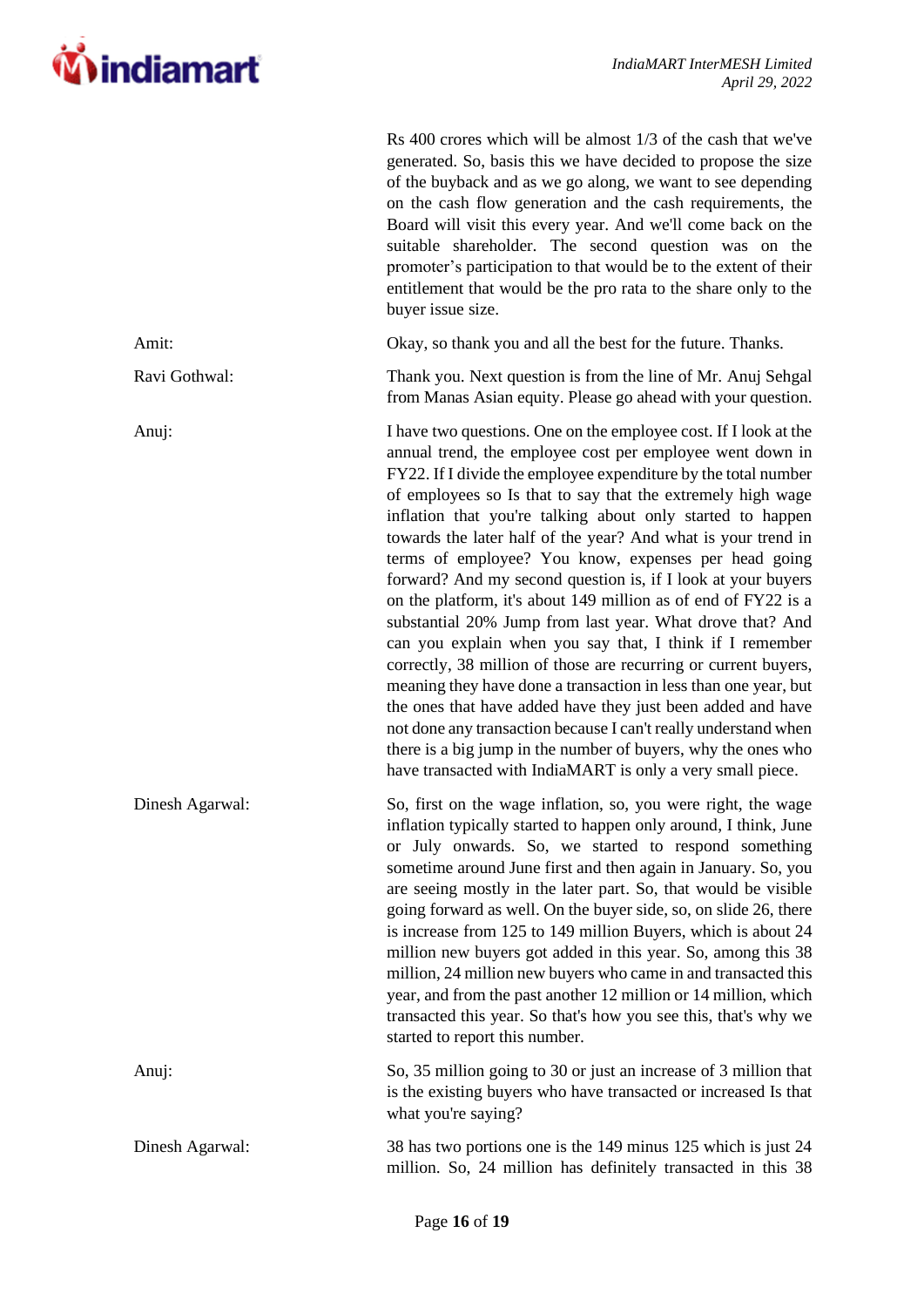

|                 | million. Now the other 14 million came from the previous 125<br>figure.                                                                                                                                                                                                                                                                                                                                                                                                                                    |
|-----------------|------------------------------------------------------------------------------------------------------------------------------------------------------------------------------------------------------------------------------------------------------------------------------------------------------------------------------------------------------------------------------------------------------------------------------------------------------------------------------------------------------------|
| Anuj:           | Got it. So then is that also to say then that assuming at the end<br>of FY21, you had one qualify, so only 14 of them continue to<br>transact which is just about almost a 10%. So, 90% of the<br>buyers on the platform are actually ideal?                                                                                                                                                                                                                                                               |
| Dinesh Agarwal: | They are not on the platform; these are registered buyers till<br>date. So, if you want to look at the platform, let's go to the<br>traffic slide. On the traffic slide, this is when you say that a<br>billion visits have happened, these billion visits have happened<br>by close to half a billion people out of those half a billion<br>people about 40 million have projected. So, 10% of the people<br>who visit ended up doing some transaction, transaction means<br>ended up doing some inquiry. |
| Anuj:           | Right. So, just to be clear, the 149 million is not the existing<br>number of buyers on the platform like as you say right?                                                                                                                                                                                                                                                                                                                                                                                |
| Dinesh Agarwal: | That is why we report that unique buyer. So, if you go to unique<br>buyer slide this is the current people who are buying.                                                                                                                                                                                                                                                                                                                                                                                 |
| Anuj:           | Right okay understood.                                                                                                                                                                                                                                                                                                                                                                                                                                                                                     |
| Dinesh Agarwal: | And then people buying on a daily basis for any anybody who<br>comes today and looks for a pen comes to three days later and<br>look for a pencil those are two different buying, but this is a<br>better number.                                                                                                                                                                                                                                                                                          |
| Anuj:           | Right understood and then on the cost side you as I mentioned<br>earlier, your actual cost per employee was down 4% in FY22,<br>but what is your expectation of that number going forward in<br>terms of wage inflation. Did you say 15% earlier?                                                                                                                                                                                                                                                          |
| Dinesh Agarwal: | So, if we look at the quarter quarterly number that will give<br>you better because you know the yearly number has changed<br>dramatically in the last two three quarters. Last quarter run rate<br>number will give you some better idea.                                                                                                                                                                                                                                                                 |
| Prateek:        | I just wanted to add there that if you see one that wage inflation<br>also happened in the second half of the year. The headcount<br>addition also started hitting up in the second half of the year.<br>Therefore, FY22 is not reflecting the whole year cost of the<br>increases that has happened which is why we may be getting a<br>4% reduction in the average cost of the employee.                                                                                                                 |
| Dinesh Agarwal: | If you look at the financial, what happens when you issue<br>ESOP or SAR it is the front loaded, the cost comes front loaded<br>while the vesting happens till ended. So, if you have 10-20-30-<br>40 vesting the cost becomes 40-30-20-10.                                                                                                                                                                                                                                                                |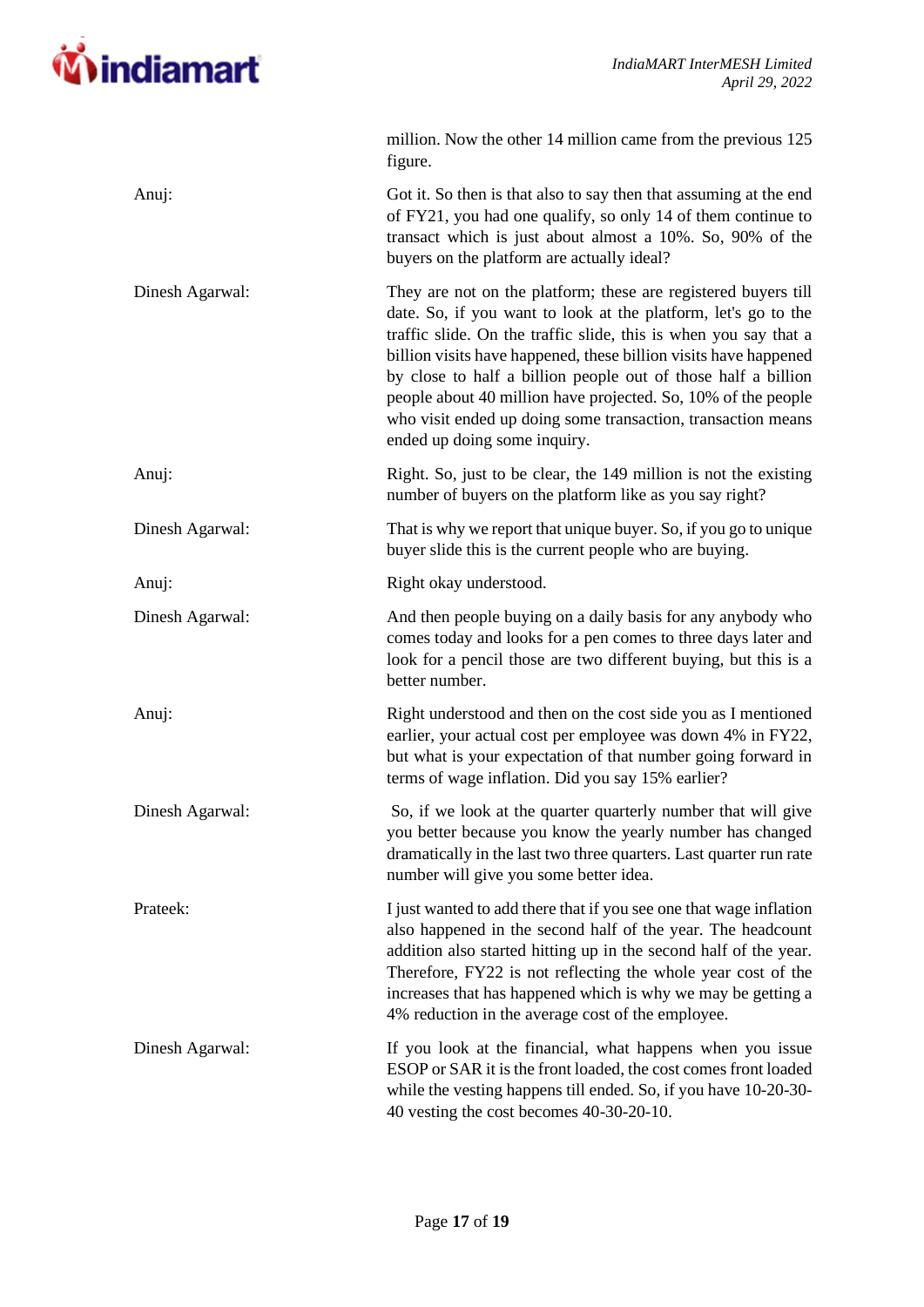

| Ravi Gothwal:   | Reminder to participants. If you wish to ask question, please<br>raise your hand option on your screen. Next question is from<br>the line of Chirag of Kinu capital. Please go ahead.                                                                                                                                                                                                                                                                                                                                                                                                                                                                                                                                                                       |
|-----------------|-------------------------------------------------------------------------------------------------------------------------------------------------------------------------------------------------------------------------------------------------------------------------------------------------------------------------------------------------------------------------------------------------------------------------------------------------------------------------------------------------------------------------------------------------------------------------------------------------------------------------------------------------------------------------------------------------------------------------------------------------------------|
| Chirag:         | Thank you for the opportunity. Sir I just wanted to ask the new<br>salesforce that has added in this year which part are they added<br>in? could you give it in terms of percentage that they are added<br>in like this percentage is added in metro cities, this percentage<br>is added in tier two and rest of India.                                                                                                                                                                                                                                                                                                                                                                                                                                     |
| Dinesh Agarwal: | So, if you go to our slide, there is a buyer seller geography city<br>wise. This is slide no. 12 and you can take a similar slide of 1<br>year old, that will give you the metro vs tier 2 vs rest of the<br>India paying subscription suppliers.                                                                                                                                                                                                                                                                                                                                                                                                                                                                                                           |
| Chirag:         | I am asking for employees, the salesforce that has added.                                                                                                                                                                                                                                                                                                                                                                                                                                                                                                                                                                                                                                                                                                   |
| Dinesh Agarwal: | The salesforce that has added, mostly added in the metro cities<br>and tier two.                                                                                                                                                                                                                                                                                                                                                                                                                                                                                                                                                                                                                                                                            |
| Chirag:         | Are we facing any kind of issues in growing paid suppliers in<br>metro cities right now?                                                                                                                                                                                                                                                                                                                                                                                                                                                                                                                                                                                                                                                                    |
| Dinesh Agarwal: | No. Infact now metro cities are reviving after COVID. Because<br>metro cities were most effected during the covid because most<br>of the lockdowns were imposed there. Infact last two years or<br>18 months of Covid lot of clients came from telephone or tier<br>two. Now we have started to refocus on metros.                                                                                                                                                                                                                                                                                                                                                                                                                                          |
| Chirag:         | Okay good to hear that. Last one question, is it possible for you<br>to provide data like you are providing for paying subscribers,<br>is it possible for you to provide data for total suppliers that are<br>available?                                                                                                                                                                                                                                                                                                                                                                                                                                                                                                                                    |
| Dinesh Agarwal: | That would be market intelligence.                                                                                                                                                                                                                                                                                                                                                                                                                                                                                                                                                                                                                                                                                                                          |
| Chirag:         | Okay. Thank you so much Sir.                                                                                                                                                                                                                                                                                                                                                                                                                                                                                                                                                                                                                                                                                                                                |
| Ravi Gothwal:   | Thank you. With this we come to the end of the Q&A session.<br>Now I hand over the call to the management for their closing<br>remarks.                                                                                                                                                                                                                                                                                                                                                                                                                                                                                                                                                                                                                     |
| Dinesh Agarwal: | Thank you very much everybody. I think this has been a great<br>year for us after a very muted FY21 where we had a negative<br>collection growth, we have gone up by 31% and the good part<br>is we are exiting the year at a higher net customer runrate also<br>which is also very and we have completed the acquisition of<br>BUSY and now we have a very good foothold on the<br>accounting space so looking forward to a great new financial<br>year and thank you for joining the conference call. In case if<br>you still have some queries left which have been not answered,<br>you can reach out to our investor relation team whose email id<br>has been given on the investor ppt. Thank you very much. Have<br>a nice day and a great weekend. |